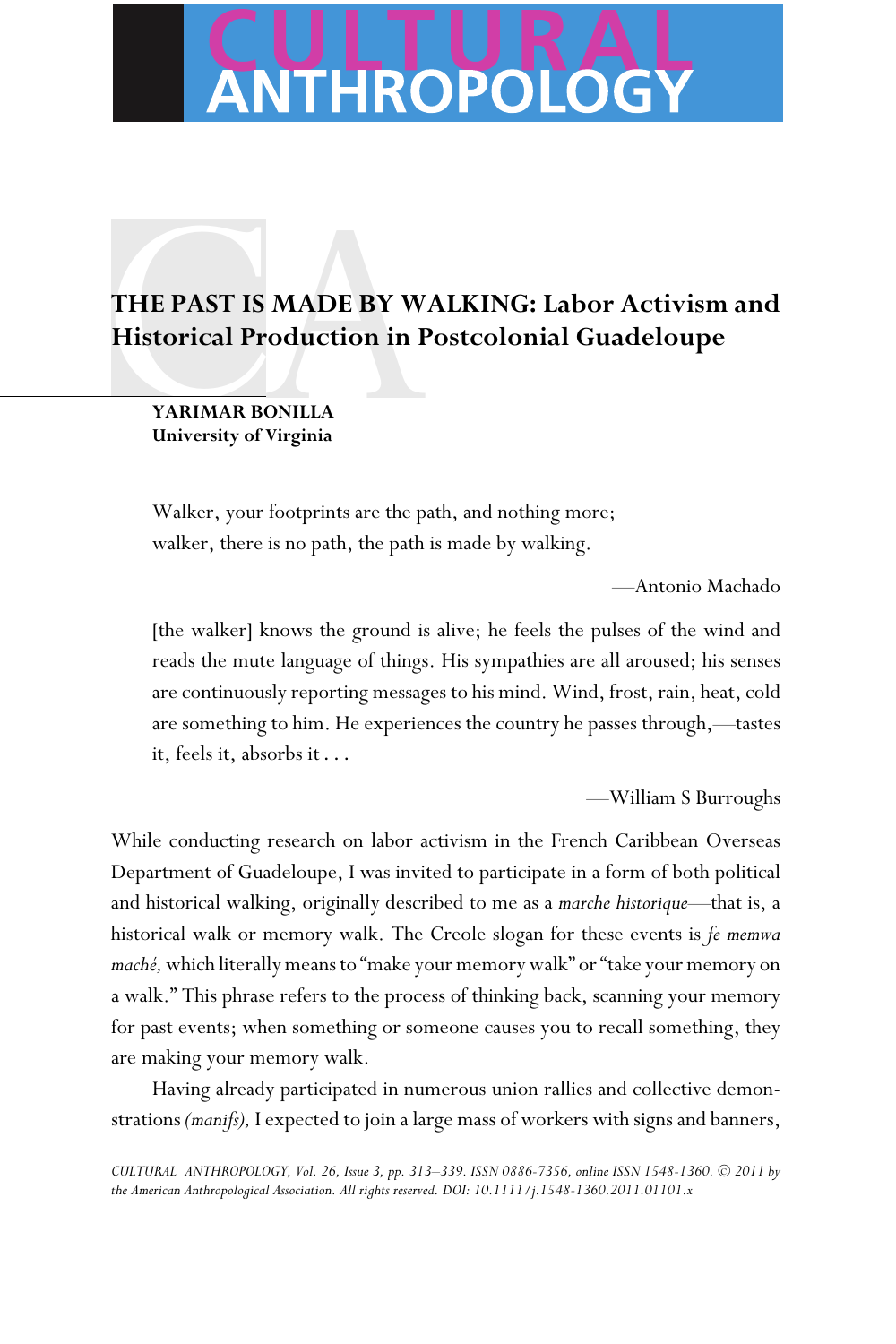chanting political slogans as they blocked busy city streets. However, when I arrived at the designated meeting place, I found myself among a markedly smaller and quieter group. There were no placards, banners, bullhorns, or loudspeakers—just a few dozen workers milling about quietly with their families and children. As I would soon discover, these memory walks differ sharply from the usual mass marches and demonstrations organized by political activists.

Once we set off on our journey, the busy city streets of Pointe-à-Pitre (Guadeloupe's economic capital) slowly faded away and we found ourselves walking in silence through former plantation lands and overgrown sugar fields, surrounded by the pungent smell—both sweet and sour—of ripened cane. We struggled through the unfamiliar terrain, trudging up steep and slippery hills, and marching single file through small, tunnel-like paths that cut through the tall blades of cane. As we walked, I struggled to find the labor leaders who were usually at the front of the union marches yelling out directions, chanting slogans, and directing the crowd. I was surprised to find them lingering at the back of the group, walking quietly with their children. Their usual energy and aura of authority seemed overshadowed by the landscape itself: the whisper of the wind rustling through the fields, the looming presence of the tall centenarian trees with their thick twisted trunks and overgrown roots, and the rhythmic crunch of our footsteps on the unpaved soil.

Weeks later I discussed this event with Sabine, a young schoolteacher and fellow tenderfoot. She became excited as she reflected back on that day and explained how powerful the experience had been for her:

During that walk I could not help but feel connected to those who had gone before. For me, it was like being part of history! I was there, where they had been, where they had walked. ... It was like I could feel their presence ... because I was there, in the very site where history was made!

Many of the participants I interviewed about these events echoed Sabine's feelings of historical intimacy—particularly her feeling of having "been there." They expressed that the memory walks had provided them with a personal, direct connection to the past. In what follows, I explore how these memory walks generate this feeling of historical intimacy, and why this form of historical and archival production becomes salient to the work of labor activism in Guadeloupe. Along the way, I consider what these events reveal about postcolonial forms of archival production and the importance of historical praxis to the formation of political subjectivities.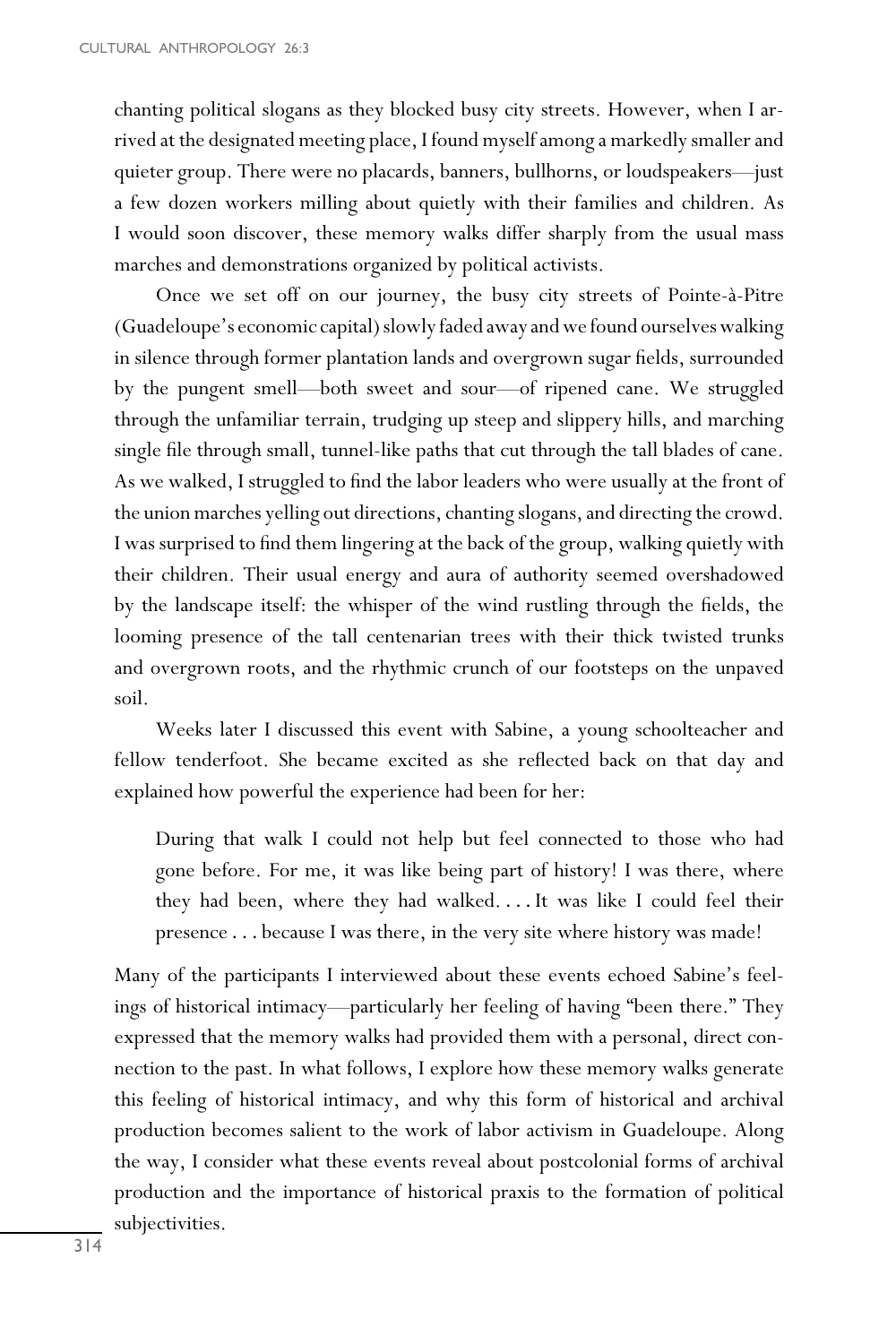#### **WALKING AS POLITICAL AND HISTORICAL PRAXIS**

The act of walking has long constituted an important (yet underexamined) element of political protest and collective action. From Ghandi's Salt March, to the "freedom walks" of the Civil Rights movement, to the weekly counterclockwise marches of the Argentinean mothers of La Plaza de Mayo: countless social movements have been defined by walking or marching as a form of protest and political speech. In these moments, walking can represent an act of spatial transformation (displacing cars with politicized pedestrians, obstructing sidewalks with striking workers, and filling otherwise empty public squares with political demonstrators) as well as a highly symbolic and performative act (e.g., walking to remember "the disappeared," walking in lieu of using segregated buses, and walking "for freedom"). These forms of collective walking represent important moments of political praxis and subject formation. By literally falling in step with the crowd, individuals experience a sense of social solidarity and "collective effervescence" (Durkheim 1965) that can transform social consciousness. Walking as a political act thus harnesses the power of visual spectacle, symbolic ritual, and transformative praxis—while simultaneously aiding in the creation of a sense of collectivity, community, and a shared trajectory.

Walking has also become an important form of commemorative practice through the development of heritage walks, walking tours, and historic pilgrimages (see Markwell et al. 2004; Plate 2006; Slavin 2003). During these forms of peripatetic commemoration, participants are encouraged to inhabit the world of the past, to follow in the footsteps of those that came before, to see the world as they saw it, and to "feel what they felt" thus generating experiential and multisensory forms of historical knowledge (see Handler and Gable 1997; Schwenkel 2006). These practices create a particular kind of historical engagement—one immediately linked to space, feeling, and action. In these instances historical knowledge is transmitted not just through a textual or discursive engagement, but also through a sensuous encounter with the material landscape. History is "read" off of both the natural and built environment, but it is also experienced through the sensorium.<sup>1</sup>

It is precisely at moments like this—when spatial, sensuous, emotional, and discursive forms of memory combine—that historical praxis is most likely to affect political action (Cole 2006:212). Emotion is a powerful mnemonic. Emotional forms of memory-making serve not just to provide knowledge about the past or to help retain information, but to articulate a particular vision of the world and of how it should be (Cole 2001:281). Thus, it is no coincidence that labor activists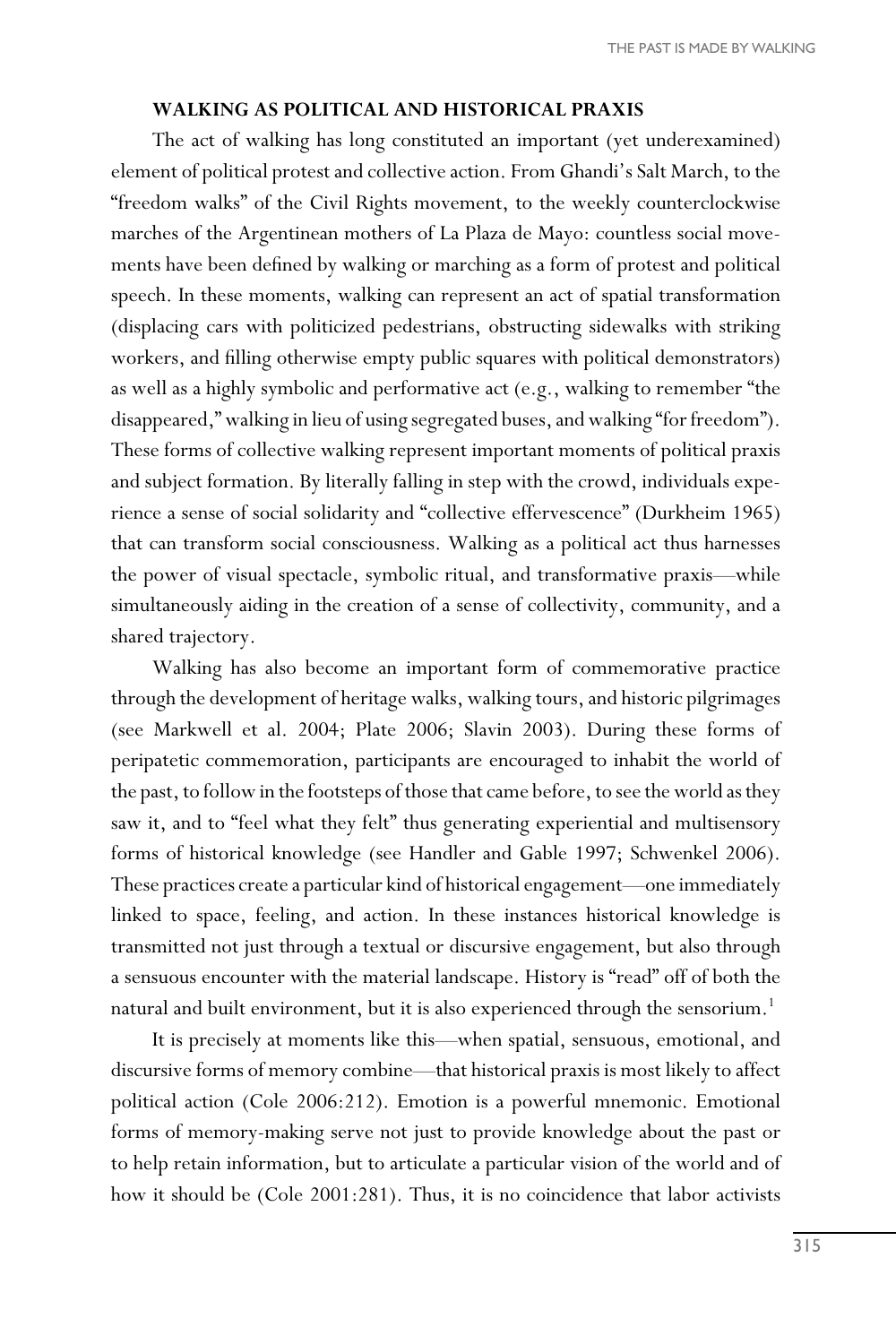in Guadeloupe have chosen this form of historical production as a tool for building their movement.

Moreover, the construction of historical narratives is integral to the development of political imaginaries, given that the claim to a collective history carries within it the claim to a collective political subject. In addition, the ways in which the events of the past are reconstructed and "plotted" is key to the political projects and possibilities of the present (see Scott 2004). Our ideas about the past shape our expectations for what is possible and imaginable beyond the present horizon (Koselleck 1985). Thus, arguably, by reshaping visions of the past one can reshape the possibilities of the future, and make an alternative future imaginable.

The act of walking is particularly apposite to this project in its capacity to provide trajectory, direction, connection, and to create a bridge between distanciated spacetimes (Munn 2004). Walking locates pedestrians in place, resituating them in relation to that which came before. It creates a link between where we are going and where we have been (Amato 2004). As I will show, labor activists in Guadeloupe engage in politicized forms of historical walking not just to familiarize participants with the past, but to recast them as heirs to that past. Slave uprisings, labor conflicts, and anticolonial struggles are all placed on a common trajectory leading to present-day labor politics as the contemporary expression of a long-standing Guadeloupean political consciousness and collective will.

#### **CREATING A NEW MAN**

This political and historical project is part of the broader project of contemporary labor activism in Guadeloupe and specifically of the Union Générale des Travailleurs de la Guadeloupe (UGTG).<sup>2</sup> This particular labor movement combines the institutional strength of French syndicalism with the ideological and tactical repertoires of Caribbean nationalist and anticolonial struggles. The result is a particular kind of "postcolonial syndicalism" that infuses labor struggles with battles over collective memory, cultural preservation, political autonomy, and historical consciousness.

The UGTG is the only local union in Guadeloupe that is not affiliated to a French national union, and the only labor union that positions itself in favor of political independence for Guadeloupe. Both of these distinctions are evident in the general tenor of UGTG practice, which is characterized by an emphasis on local cultural forms, including the use of Creole in public meetings and official negotiations, the presence of traditional *gwo ka* music at rallies and picket lines,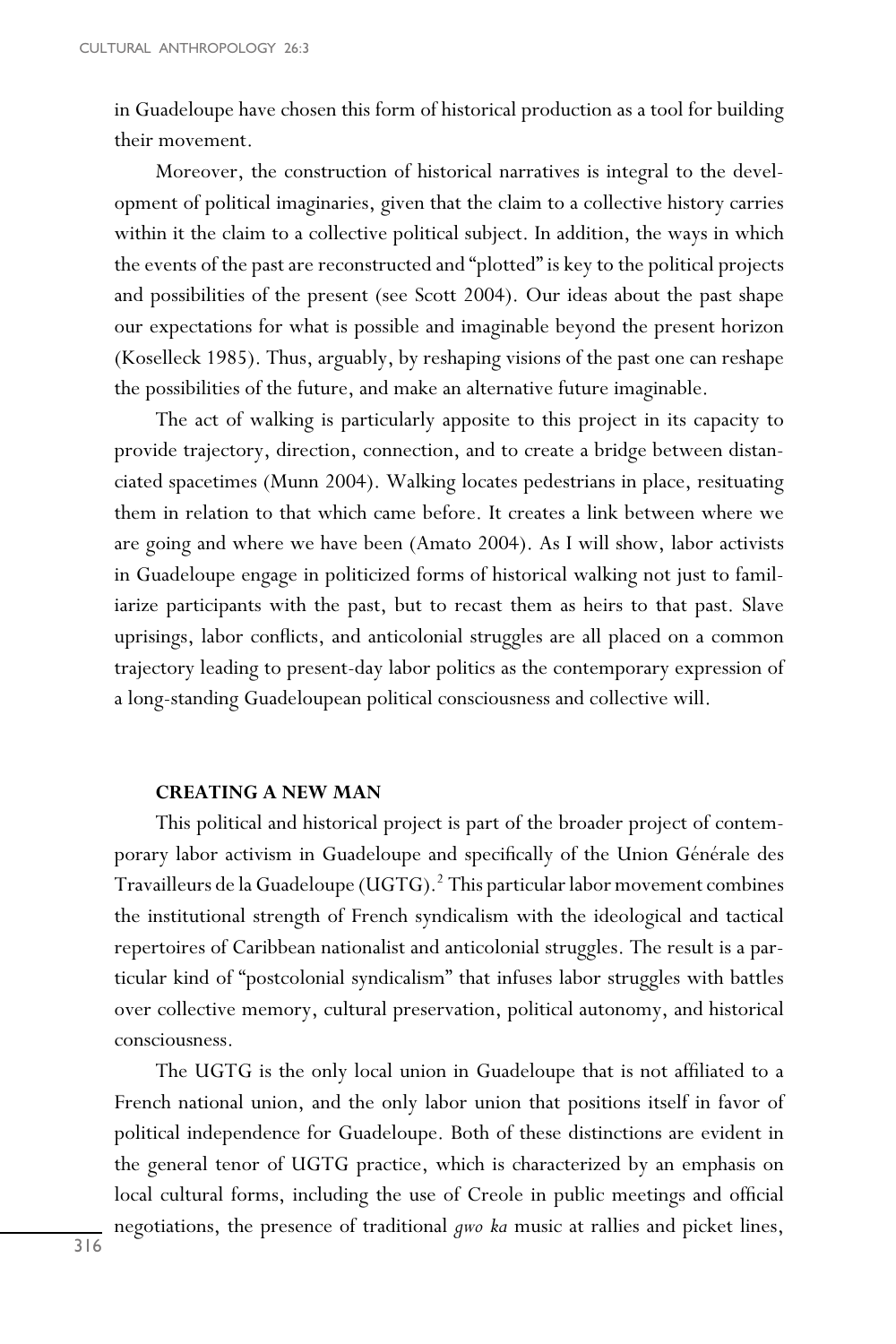and an emphasis on Guadeloupean history—particularly the history of anti slavery revolts and anti colonial political movements.

UGTG activists refer to their political project as a form of making man *(fe nonm).* They see their use of Creole language, gwo ka music, and local history as part of their wider efforts at breaking the colonial alienation that has emerged from centuries of colonial ties to France. As one labor leader explained, "the project of making man is about the unearthing of an authentic Guadeloupean subjectivity out from the debris of colonial assimilation." Within the domain of labor conflicts the idea of fe nonm is often invoked in relationship to the development of an increased political consciousness. Labor strikes are thought to fe nonm on the picket line through the unmasking of social relationships with fellow strikers, bosses, and the wider society. In the context of historical commemoration, to fe nonm speaks to the development of a new historical consciousness through an engagement with local histories of resistance and collective struggle.

To promote what they describe as the "reconciliation" of Guadeloupean workers with their past and to foster a connection to past forms of resistance, union activists decided to develop a new cultural organization charged exclusively with issues of historical memory and cultural identity. The organization takes its name from the Creole word NONM, which stands for "Man" (or humanity) and their stated goal is to further the union's attempts at "making man" (fe nonm).<sup>3</sup> The memory walks represent one of the key practices through which the organization seeks to fe nonm by engaging workers in an active, purposeful, form of historical praxis, which they describe as "making memory walk" (fe memwa maché).

One of the main (although not the sole) intellectual engineer for these events is Raymod Gama, a middle school history teacher.<sup>4</sup> Gama holds a doctorate in history and worked as a history teacher at a local middle school until his retirement in 2009, but has always fancied himself as a public intellectual, rather than an instructor. He hosted his own history show (in Creole) called *Istwa An Nou* (our history) on the TV station *L'Une,* is a frequent speaker at public events and historical commemorations, and maintains a popular website (with the help of his nephews) where he posts recent writings and uploads videos of his presentations.<sup>5</sup> As a self-described "patriot" activist, he sees his main vocation as political, rather than academic, arguing that his aim is to be a Guadeloupean historian, rather than merely a historian of Guadeloupe (Gama 2007). He sees history as an important political tool, but when asked if he could be accused of historical presentism he explains: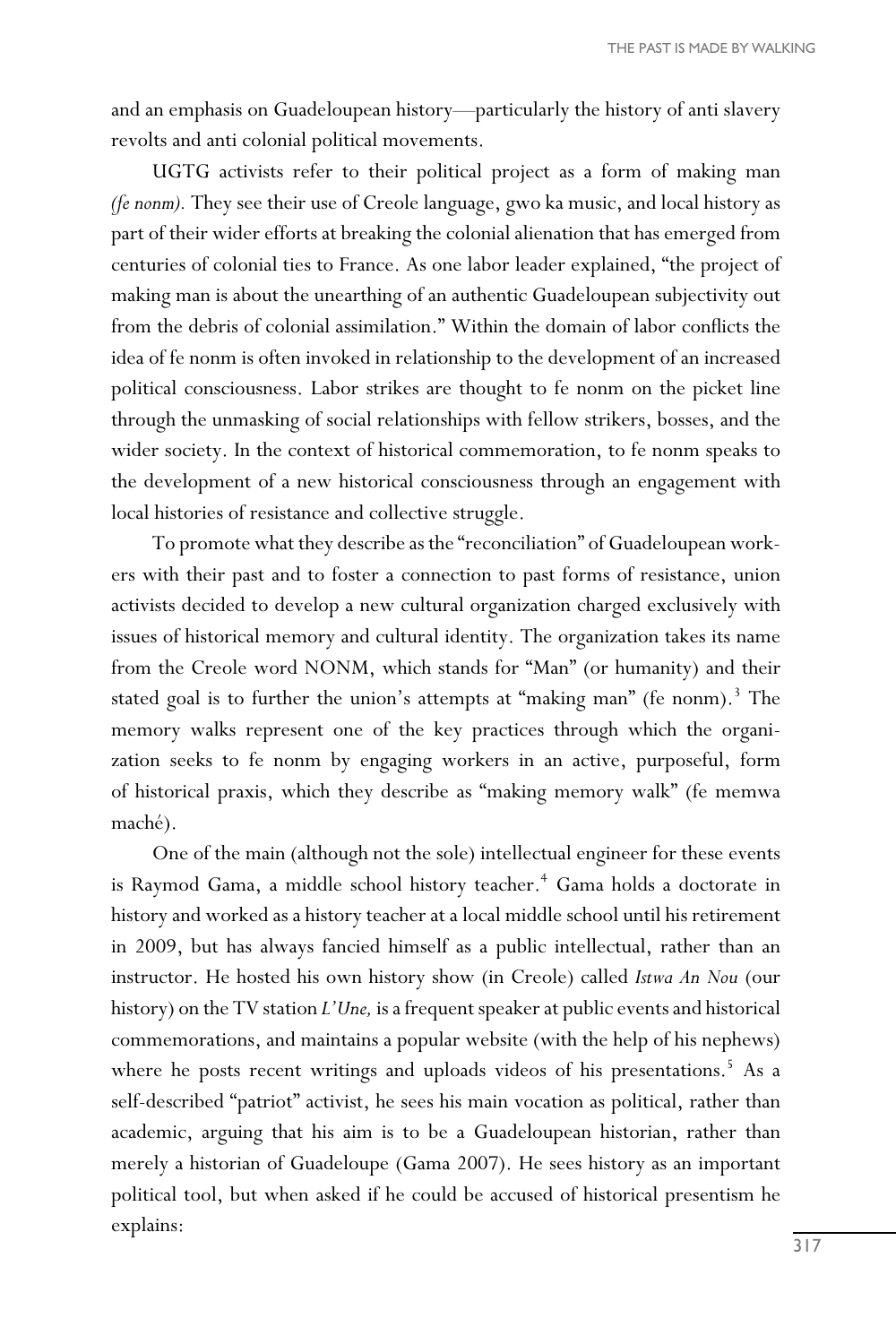I do not regard history through the eyes of the present, I simply offer a new reading of the past. Every historian creates meaning, creates facts. Historical facts are not lying around in an archive, waiting to be plucked out and pasted onto the pages of history. We make facts. The historian is inherently a maker of facts. He relies on documentation to build facts, but each person who approaches a document produces facts in their own way. Historical facts are not immutable, we produce them.

Gama's arguments echo contemporary theories of historiography that view the production of history as an act of power that is asserted throughout the various moments of historical production (see White 1973; De Certeau 1988; Todorov 1995; Trouillot 1995).<sup>6</sup> He views history as an argument, open to new interpretation, and recognizes the narrative power of the historian as a maker of facts, and a granter of meaning.<sup>7</sup>

He also points to the particularity of history making in the postcolonial context:

In addition, we have a colonial problem, a problem of alienation, and so we need to question everything that is assumed in order to find ourselves among those facts. We are confronted with a particular duty: to find ourselves within the culture of the other. How can you find yourself in documents that have not bothered to archive you, that have actually sought to eliminate you? How do you find yourself there?

Gama is clearly cognizant of the silences that inhere from the very first moment in which events are crystallized into facts, and facts are weaved into stories (see Trouillot 1995:49). He understands that the repertoire of stories that are said to matter, the events that are deemed worthy of commemoration, and the places that are chosen for preservation, are all products and testaments of the relations of power that conditioned their moment of production.

In the case of the French Antilles, the official processes of historical production have been conditioned by the insertion of these Caribbean societies into the French polity. A quick survey of public forms of historical commemoration, servesto reveal the political and economic relationships that underpin their very foundation.

### **THE LANDSCAPE OF HISTORY IN GUADELOUPE:** *LIEUX DE MEMOIRE ´* **OR** *LIEUX D'OUBLI?*

Since becoming an Overseas Department of France (DOM) in 1946, Guadeloupe (along with Martinique, French Guyana, and Réunion) has undergone  $\frac{318}{2}$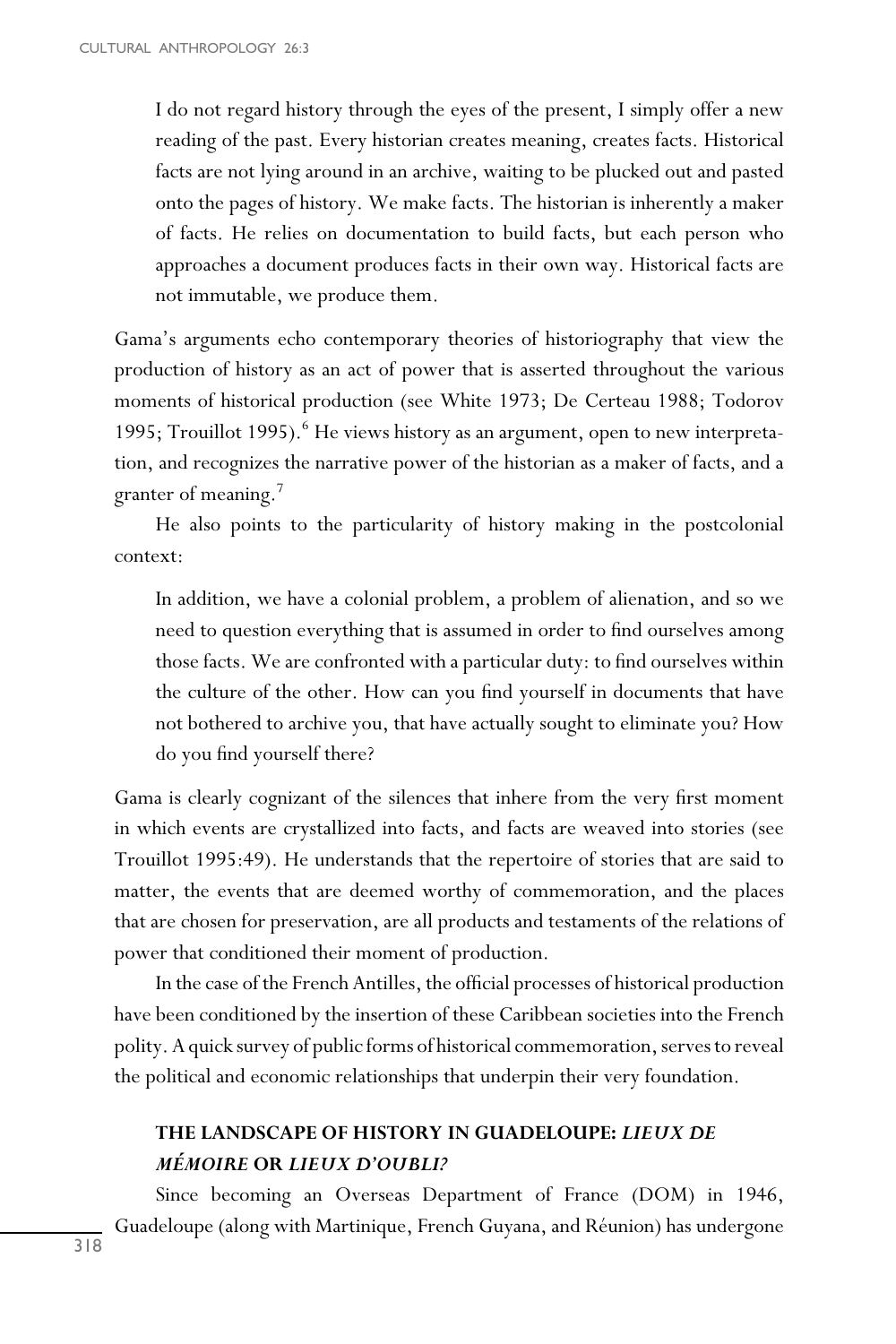a half-century-long process of what Aimé Césaire termed *départementalisation*. This neologism (or euphemism) was created by Césaire to describe the political and cultural process of assimilation that stemmed from the March 19, 1946 *Loi d'Assimilation* through which the *vieilles colonies* became fully incorporated Departments of France.<sup>8</sup> This process, which Richard Price (1998) describes as "francisation," entailed the formal alignment of local political institutions with those of the French Republic, as well as the deployment of a larger cultural program, which included the imposition of the French national educational curriculum, the devalorization of the local Creole language, the imposition of French cultural norms, foods and practices, and the celebration of the French national past at the expense of the preservation of local histories (see Bébel-Gisler 1976; Schnepel 1998, 2004; Managan 2004; Reinhardt 2006).

Although in the French mainland the project of nation-building helped nourish a feverish drive for the conservation of *le patrimoine national* resulting in a proliferation of *médiathèques, vidéothèques,* and other sites of archival power, this "archival imperative" (Nora 1992:14) did not extend to the Overseas Departments. It is important to keep in mind that the sites or realms of memory which Pierre Nora discusses (ranging from the tricolor flag, the Republican calendar, the Marseillaise, public monuments, Larousse's *Grand Dictionnaire*, the Louvre, and the French language itself), although invested with significant meaning for the general population, were part of an institutional processes of conservation and remembrance intimately linked to the process of nation-building and should not be seen as a form of "popular memory" standing in opposition to official histories. In the case of the French Antilles, the historical processes of colonialism and departmentalization disallowed the development of such political imperatives and institutional infrastructures. Although the French *lieux de mémoire* emerged out of an institutional and systemic insistence on remembering, the insertion of Guadeloupe into the French nation has produced (and was predicated on) a systemic forgetting. Departmentalization by its very nature required both amnesty and amnesia toward the colonial crimes of *la mère-patrie* (Cottias 1997; Danquin 2001; Vergès 1999). As Françoise Vergès argues, "if Republican France was found guilty of slavery and colonialism, how could a demand for assimilation by its victims be justified?"(Vergès 1999:116). Following departmentalization, Guadeloupean histories of resistance and opposition to French colonial rule were thus systematically silenced in the service of French integration. Schoolbooks emphasized the history of the French Revolution, parents discouraged their children from speaking Creole, and throughout the island's public plazas one could distinctly hear the roar of *La Marseillaise* on Bastille Day.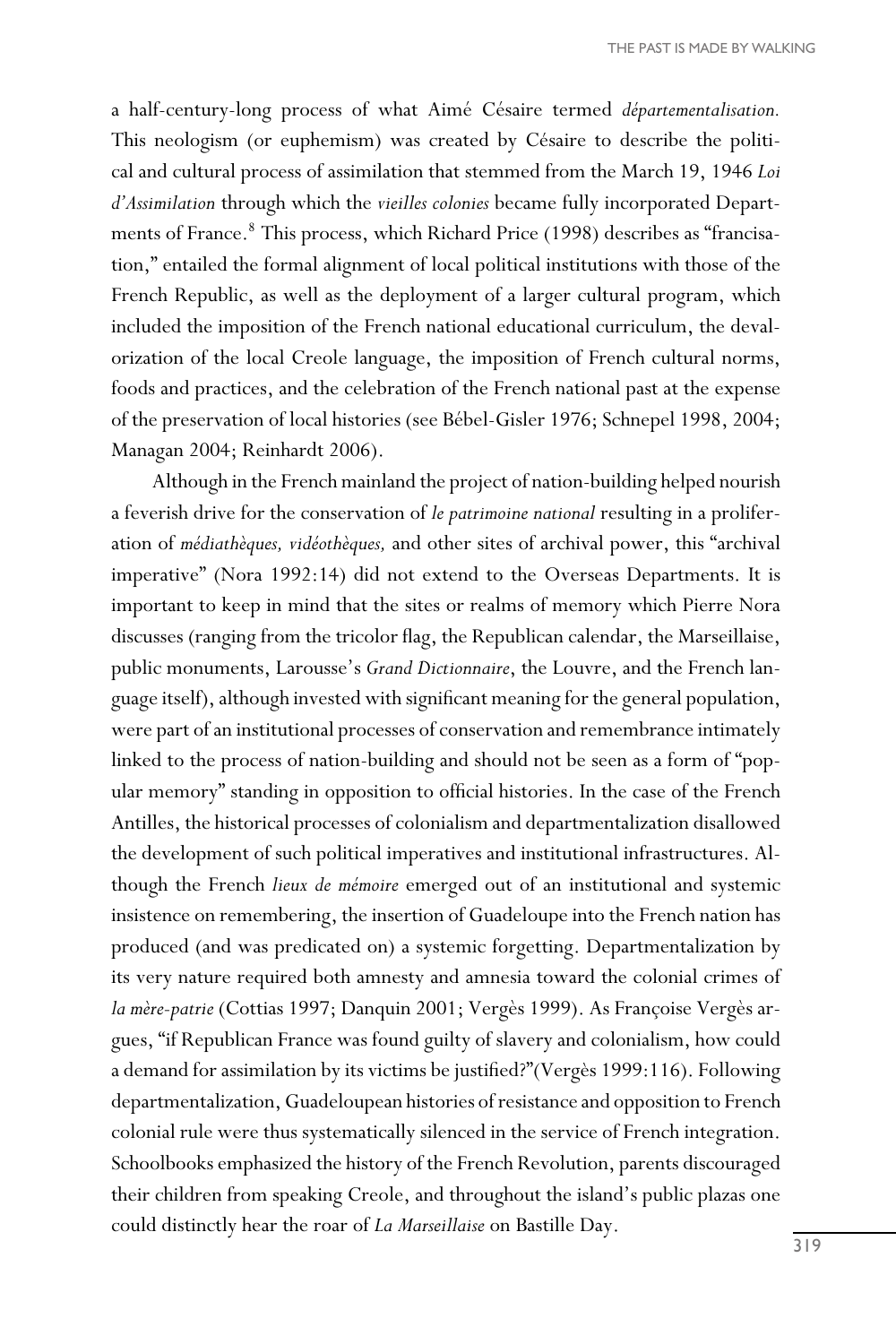As a result, until recently, most historical commemorations in the French Antilles have constituted colonial realms of memory, focused around important figures of French Colonial history, such as the Empress Josephine de Beauharnais (the wife of Napoleon Bonaparte, who was born in Martinique) and the French Abolitionist writer Victor Schoelcher—both of whom hold prominent places in the commemorative landscape (Curius 2008). Meanwhile locally important historic sites and structures often lie fallow, overrun by vegetation, without official markers or signposts, and in eminent danger of collapse. Rather than becoming *lieux de m´emoire* (realms of memory), these sites have become *lieux d'oubli* (realms of forgetting), material evidence of a forsaken and deteriorating past.

Moreover, when local histories do become the object of preservation and commemoration they are often subjected to what Richard Price (1998) describes as the "postcarding of the past," through which the past is sanitized, defanged, and stripped of any potentially subversive meaning. Through this process "memories of oppression, inequality, and struggle are replaced by nostalgia, complicity and celebration" (Price 1998:184).<sup>9</sup> This is most evident in the recent proliferation of plantation museums and plantation resorts inthe French Antilles where former slave barracks have been transformed into luxe accommodations for tourists, while their underlying history is reduced to a technological account of sugar, tobacco, coffee, and rum production—with little discussion of the social and economic relations that underpinned these industries (Chivallon 2006; Cottias 2000; Reinhardt 2006).<sup>10</sup>

While these former centers of slave labor and colonial resistance are reworked as objects of folkloric and *touristique* consumption, other historical sites have become the source of confusion and ambiguity. A particularly poignant example is the case of "the steps of the slaves" *(marches des esclaves)* in Petit-Canal, a haunting set of 49 oversized white steps (each of which bears a small wooden sign with the name of a different African ethnic group) that lead up to the town's church from a small dock on the edge of the mangrove. The historical origins and semiotic intention of the steps remains unknown, and even the local *mairie* (mayor's office) is unable to provide an official explanation or attribution of authorship for the memorial (Chivallon 2002:608). Catherine Reinhardt describes such places as "silent sites of memory" in that they lack the referential context necessary for their appreciation: "The past is there, before the viewer, but does not have a direct bearing on the historical consciousness he/she brings to the scene" (Reinhardt 2006:138).

One could argue that the importance of collective histories does not necessarily lie in their accuracy or even veracity (Hobsbawm and Ranger 1983), and in fact all historical narratives are also inherently a "bundle of silences" (Trouillot 1995:27).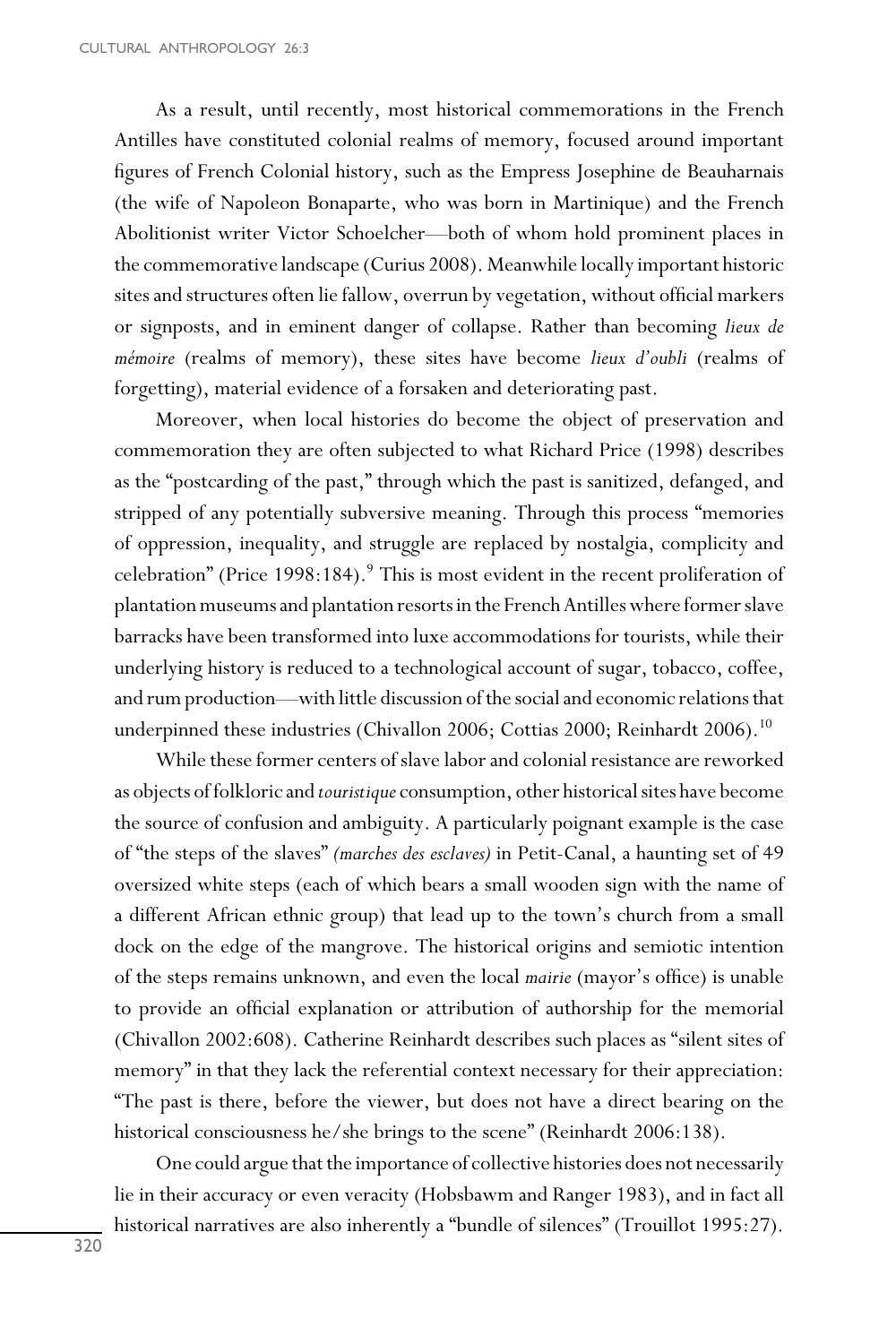However, in the Antilles these sites of muted and confused history, when combined with the absence of local history in the education system because of the imposition of the French national curriculum, the refusal of older generations to speak of a past they deem too painful to remember (Bébel-Gisler 1994), and the overpowering presence of a triumphant French national history, together lead to a particular historical landscape dominated by fractured or "broken" memories: histories that have been cast out because they disrupt the official discourses and unfulfilled promises of progress through integration (Díaz-Quiñones 1993). This is most acute in relationship to the history of slavery, which throughout the Caribbean has proved difficult to the postcolonial project of collective history (Thomas 1999). However, these "broken memories" cannot be described as forgotten. Instead, one could argue that they have been "socially suppressed" (Cole 2001:253) or "arrested" (McGranahan 2005:575)—set aside because they disrupt hegemonic narratives of the past. The challenge for new forms of historical production in these contexts, like that of labor activists in Guadeloupe, is thus not simply to reanimate obscured moments of historical action, but to find new ways of bringing these events "out of arrest" and into relationship with the political projects of the present.

#### **LE DEVOIR DE MEMOIRE ´**

In the last two decades there has been a swell of public debate over historical commemoration in the French Antilles, resulting in what some describe as a "memory boom" (Giraud 2004).<sup>11</sup> During this time the idea of a "devoir de mémoire" (or a duty of memory) began to take hold in the Antilles. As a new imperative emerged around public history previous forms and sites of commemoration came under attack. In 1991, the infamous statue of Empress Josephine was vandalized and decapitated and in following years there was increasing pressure to move away from the commemoration of abolition through Victor Schoelcher's birthday on July 22, focusing instead on the role of slave insurrections in precipitating abolition and on the importance of Abolition Day (May 22 in Martinique, and May 27 in Guadeloupe) as a public holiday.12

In response to these emerging battles over the commemorative landscape, new sites of commemoration were developed in Guadeloupe (funded in part by local government offices but also through private fund-raising) around iconic figures of resistance to slavery. At the Lycée Bambridge a series of murals were painted that represented the slave trade, images of colonial plantation life and Guadeloupean figures of slave resistance. On the adjacent boulevard (renamed boulevard des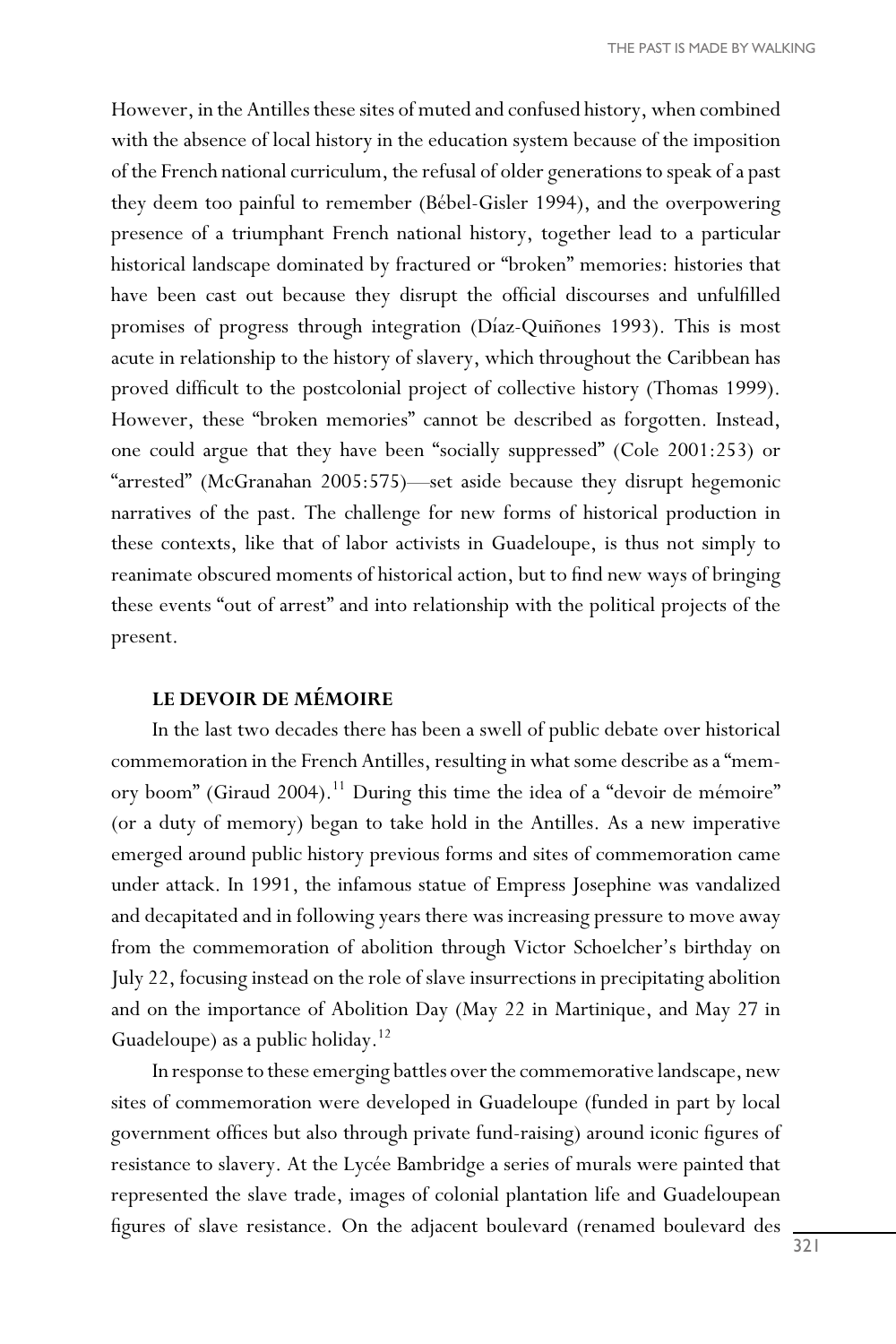heroes) several statues were installed featuring important figures of resistance to the reimposition of slavery in the Antilles in 1802, most notably the heroic figures of Joseph Ignace, Louis Delgrés, and La Mulatresse Solitude (see Dubois 2006; Reinhardt 2006).

Local activists and cultural groups have tried to appropriate these sites as important realms of memory, most notably by using them as gathering points for historical marches and other commemorative events. However, many of these monuments have been placed in the middle of busy multilane avenues, high above the ground on the ubiquitous *rond-points* (traffic circles or roundabouts) that characterize Guadeloupe's French road system. Unlike statues placed in public plazas and other open spaces, the rond-points have no benches, sidewalks, or other vantage points from which to contemplate their display, and they are mostly found along segments of the national highway with little or no foot traffic. Some suggest that their strategic placement in the middle of high-traffic avenues gives them a prominent place in local imaginary. However, others argue that this type of historical representation does not promote a sustained engagement with the past, but instead encourages one to simply "drive by" the past with little reflection.

In addition to these monument-driven forms of public commemoration, there have also been increased efforts in recent years to generate alternative realms of "topographic memory" (Reinhardt 2006) in which the natural landscape becomes a central element of the commemorative endeavor. One example of this is the stele in memory of the *n´eg mawon* in the Col de Mamelles in Guadeloupe. This simple marker serves to commemorate not only the history of rebel slaves but also the forest itself as a site of resistance and refuge. Another example is the Mémorial de l'Anse Caffard in Martinique, which offers a nontraditional representation of slavery. Rather than the usual figure of enchained slaves (see Savage 1999), this monument shows a group of 15 statues staring out into the sea from the edge of a cliff. Their stance is not one of suffering but of determination and endurance. The figures are not placed high above on a pedestal, but directly on the grass allowing participants to walk between the statues and engage directly with them. However, what is most powerful about the monument is not just the statues, but the nature that surrounds them—particularly the ocean view that spreads out below. The statues' outward gaze guides the visitors' eyes toward the dark waters of the middle passage. Here nature becomes integral to the act of commemoration—as both site and source of historical memory.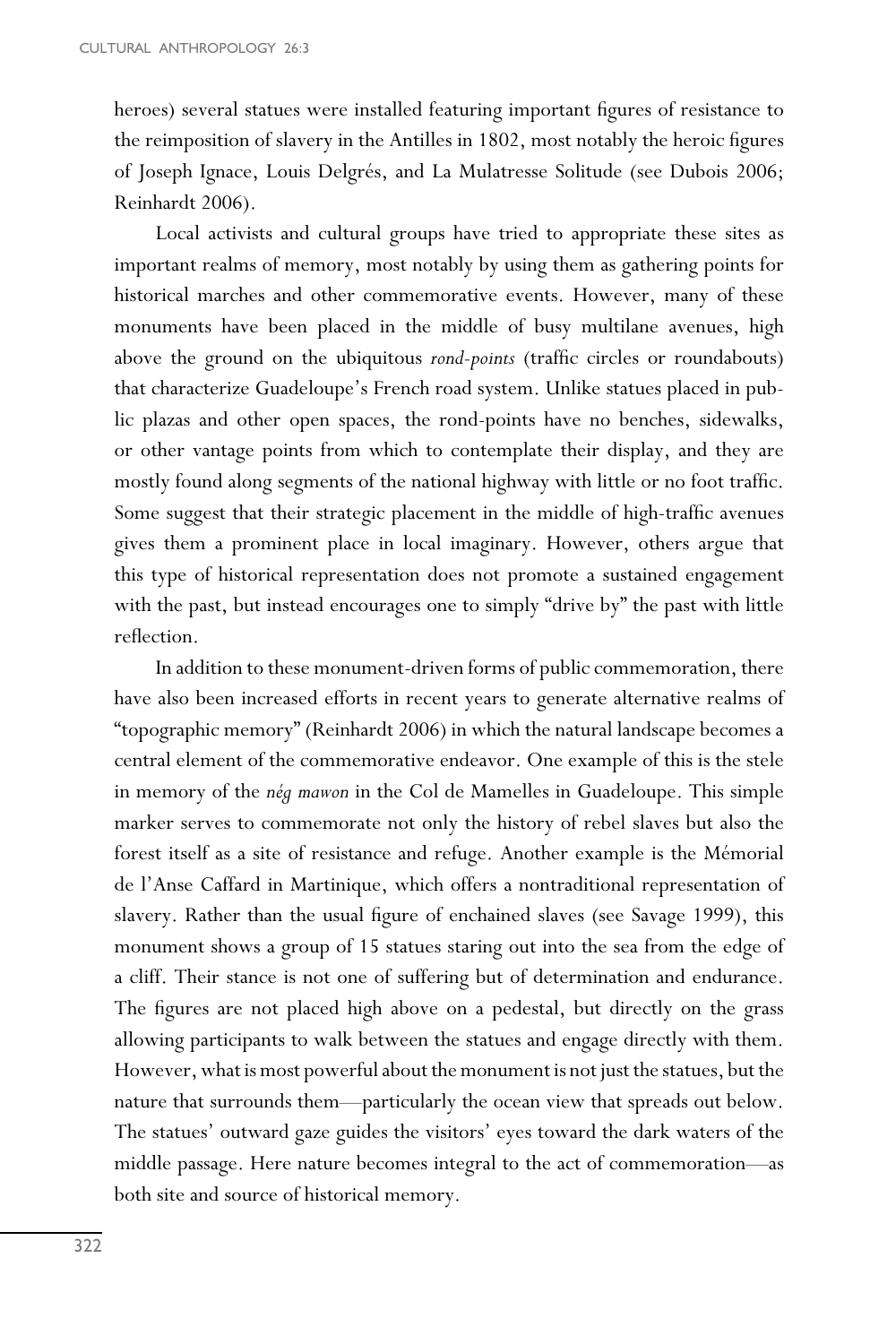#### **MAKING MEMORY WALK**

It is in the middle of this politicized historical landscape that contemporary labor activists have developed their concept of the memory walks. After the creation of NONM in 2001, organizers held their first memory walk in May 2002, in commemoration of the bicentennial of the antislavery insurrection of May 1802. During this walk, participants attempted to follow (in real time) the path of the rebel insurgents to the fort Matouba. They walked for three days, building campsites along their route, and reflecting each night on their experiences. However, after this initial walk, organizers lost interest in historical reenactment, paying little attention to the issues of "accuracy" and "authenticity" which are of such concern in other forms of historical re-creation (cf. Handler and Gable 1997), and focusing instead on refashioning, rather than reenacting the past.

At present the NONM organization holds several memory walk events each year, many of them concentrated around the month of May, which labor activist have declared to be a month of memory because of its many commemorative dates (discussed below). The group of participants is usually small—around two dozen—but some of the larger events can draw over a hundred participants. The demographics of the participants in the walks reaches well beyond the usual rank and file of the union membership. In fact, part of goal of creating the NONM organization was to reach out to students, housewives, unemployed youth, and other nonunionized sectors of the population. Unlike picket lines and barricades, which are imagined as sites of violent confrontation, the memory walks represent a family oriented space that can integrate a wider spectrum of participants.

For each walk, participants gather early in the morning at a designated meeting place where they park their cars and board buses to the starting point for the route. From there, walkers are led on foot through a series of historical locations, eventually arriving back at their starting location. At each historical site a small historical reflection or *témoignage* (testimony) is offered by a designated knowledgeable expert, often someone with a personal connection to the events that unfolded in that place. At the end of each walk there is a collective celebration and meal (provided at minimal cost), consisting of highly symbolic local foods such as *mori* (salt fish),  $p\dot{o}y\dot{o}$  (green bananas), and *rasin* (root vegetables) accompanied by freshly prepared juice from local fruits. These meals stand in sharp contrast to the daily diet of many Guadeloupeans, which has become increasingly dominated by imported and prepackaged French foods.<sup>13</sup> Some of the more seasoned participants bring their own plates, fashioned out of hollowed-out coconuts or gourds, to eat "like the ancestors." In addition, the act of walking itself represents a radical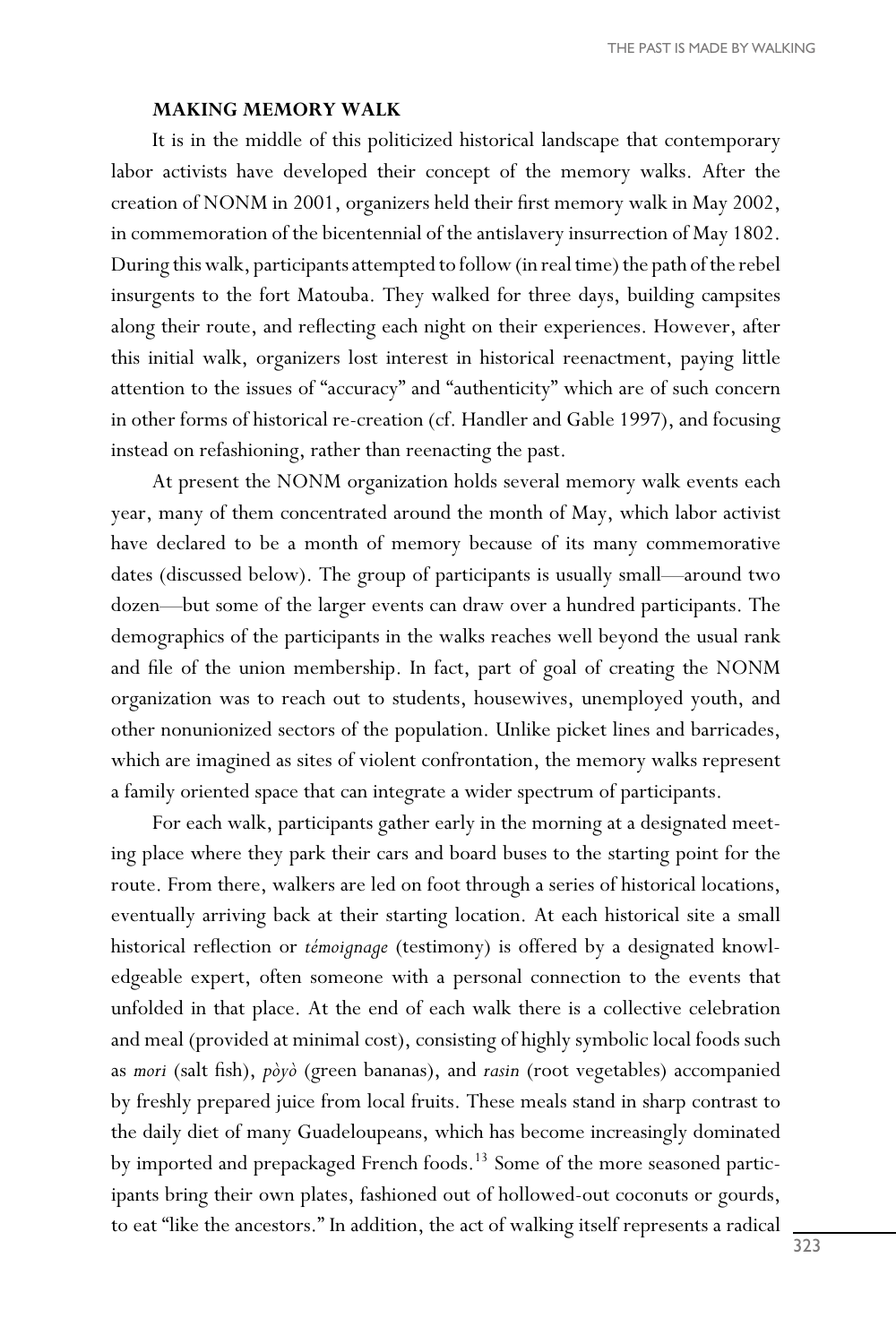departure from the daily routine of the French Antilles, which is characterized by an overabundance of cars and permanently congested roads.<sup>14</sup> Walking is associated, not with quotidian life, but with the exceptional rituals of carnival, particular the déboulés where the carnival participants "descend" onto the streets in mass parades. These traditions constitute a subversive reappropriation of space, as pedestrians "invade" public streets and subvert traditional pathways (Pruneau et al. 2009).

Unlike the "freedom trails" or "heritage routes" that have become popular forms of public history in other parts of the world, the memory walks have no accompanying markers, guidebooks, or other lasting explicative texts. They are usually advertised by simple flyers that mark the starting point but do not provide any indication of the route itself.<sup>15</sup> The routes created do not become cemented as official pathways of remembrance. Rather, for each memory walk a new route is drawn, to narrate a history that speaks to the conflicts of the current moment.

For example, in 2001, a memory walk was organized in response to a series of conflicts revolving around the prominent labor activist Michel Madassamy. Madassamy had been arrested for participating in a demonstration-turned-riot organized by the UGTG to demand the recognition of Abolition Day as an official local holiday. He became the object of scrutiny for his involvement because he was of Indian descent.<sup>16</sup> Within the public sphere of Guadeloupean call-in radio and TV shows, there was much discussion about the role of an Indian in the commemoration of slavery. (The argument being that Indians did not experience the cruelty of the slave trade and thus had no claims to that history.) In response, the union, along with the organization NONM, decided to organize a historical march. However, rather than focusing on the arrival of indentured workers to the Caribbean—which is the traditional focus of celebrations of *Indianité* in Guadeloupe—they decided to commemorate a labor strike from 1925, which they argued represented the first time Indian workers in Guadeloupe had fought and lost their lives alongside black workers on the picket line. The organizers felt that this was a strike of great historical importance because it represented the genesis of Afro-Guadeloupean and Indo-Guadeloupean solidarity against French repressive forces. They argued that it was precisely because moments like this had been forgotten that people could continue to question the role of an *Indien* in the battle over the commemoration of slavery.

Raymond Gama, explained on a local TV segment that in preparation for this walk, they had searched the historical record for a relevant event with which to "think through" the Madassamy affair and rethink the place of Indians in Guadeloupe. "We decided" he stated "that we needed our history to respond to us in an original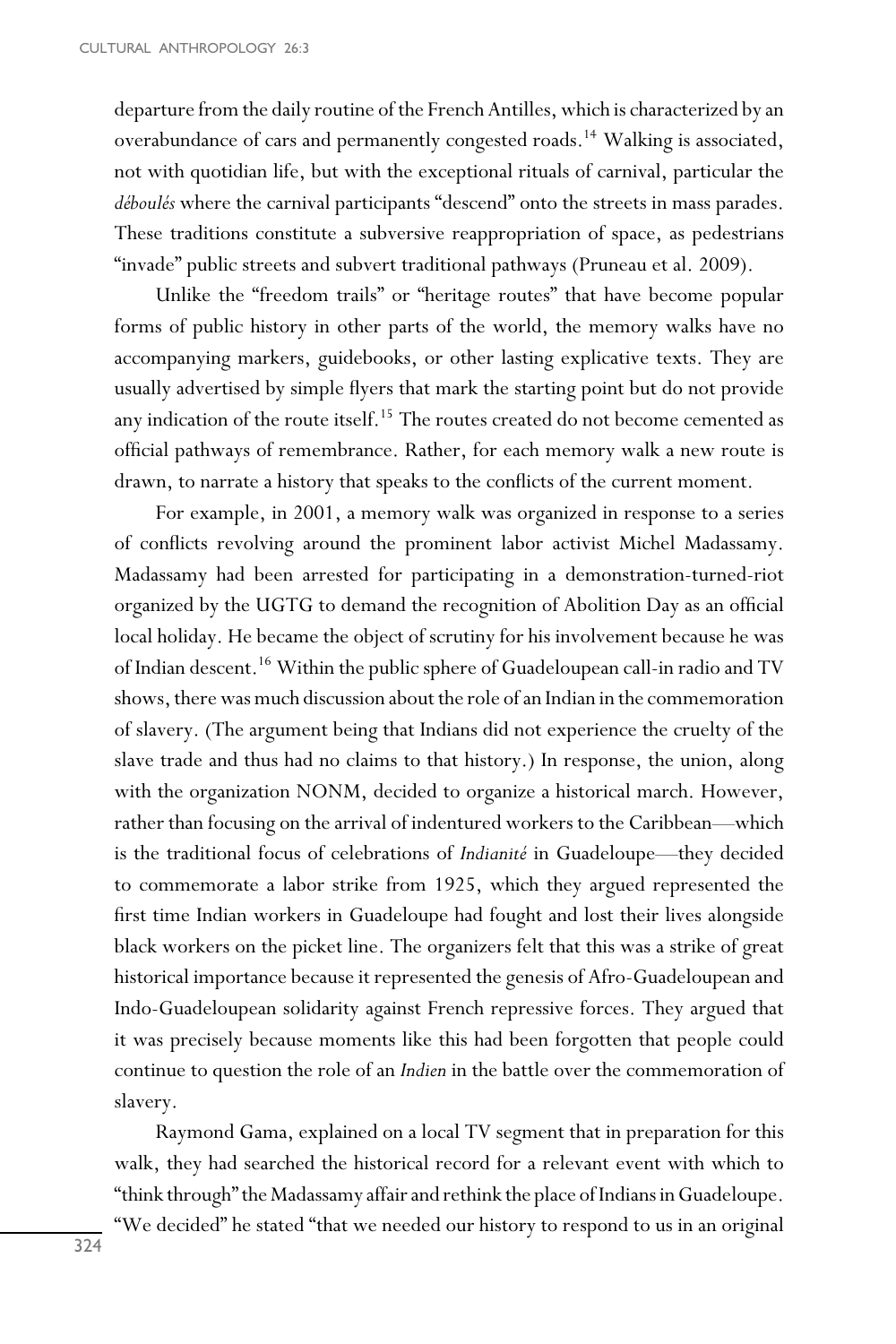way, in a very particular way." Gama's words hint at the kind of historical vision guiding the event. History in this context is not simply "what happened" but an account of what happened—an account that is unabashedly "useful." In this case, the leaders decided that the official narrative of "Indian arrival" did not provide the necessary historical context for understanding the "Madassamy Affair" and that they needed to find new forms of evidence with which to produce an alternative narrative, one that would speak more directly to the struggles of the present. In this way, organizers approach the landscape as a palimpsest from which various versions of the past can be retrieved, and onto which new historical routes are continuously inscribed in response to ongoing struggles.<sup>17</sup> The landscape thus becomes both a site of textual production (through pedestrian "speech acts") as well as a historical text itself (open to multiple interpretations). As I discuss below, participants are taught to read the textual landscape for clues to the past and to engage the natural environment as both site and source of historical evidence.

#### **THE LANDSCAPE AS HISTORICAL ARCHIVE**

[History] is there in Antillean geography, in the vegetation itself. The sea sighs with the drowned from the Middle Passage, the butchery of its aborigines, Carib and Aruac and Taino, bleeds in the scarlet of the immortelle, and even the actions of surf on sand cannot erase the African memory, or the lances of cane as a green prison where indentured Asians, the ancestors of Felicity, are still serving time.

#### —Derek Walcott

During the memory walks participants are encouraged to develop new relationships to the surrounding landscape and to rework the ways in which they both imagine and experience nature and its fruits. The walks usually include several pauses for refreshment, during which participants are able to snack on raw sugar stalks and drink from the freshly chopped coconuts that are deftly prepared by the organizers. These actions serve to reclaim the landscape as a source of nourishment and nurturing. Cane fields and former plantations, which are traditionally seen as sites of backwardness or the setting of dark and violent histories (Gordillo 2004; Japtok 2000), are reimagined as sites of resistance, strength, and sustenance.

Participants in the walks regularly expressed that their relationship to the environment had been transformed, and that they subsequently viewed and experienced nature differently. Adeline, a middle-aged cafeteria worker and a passionate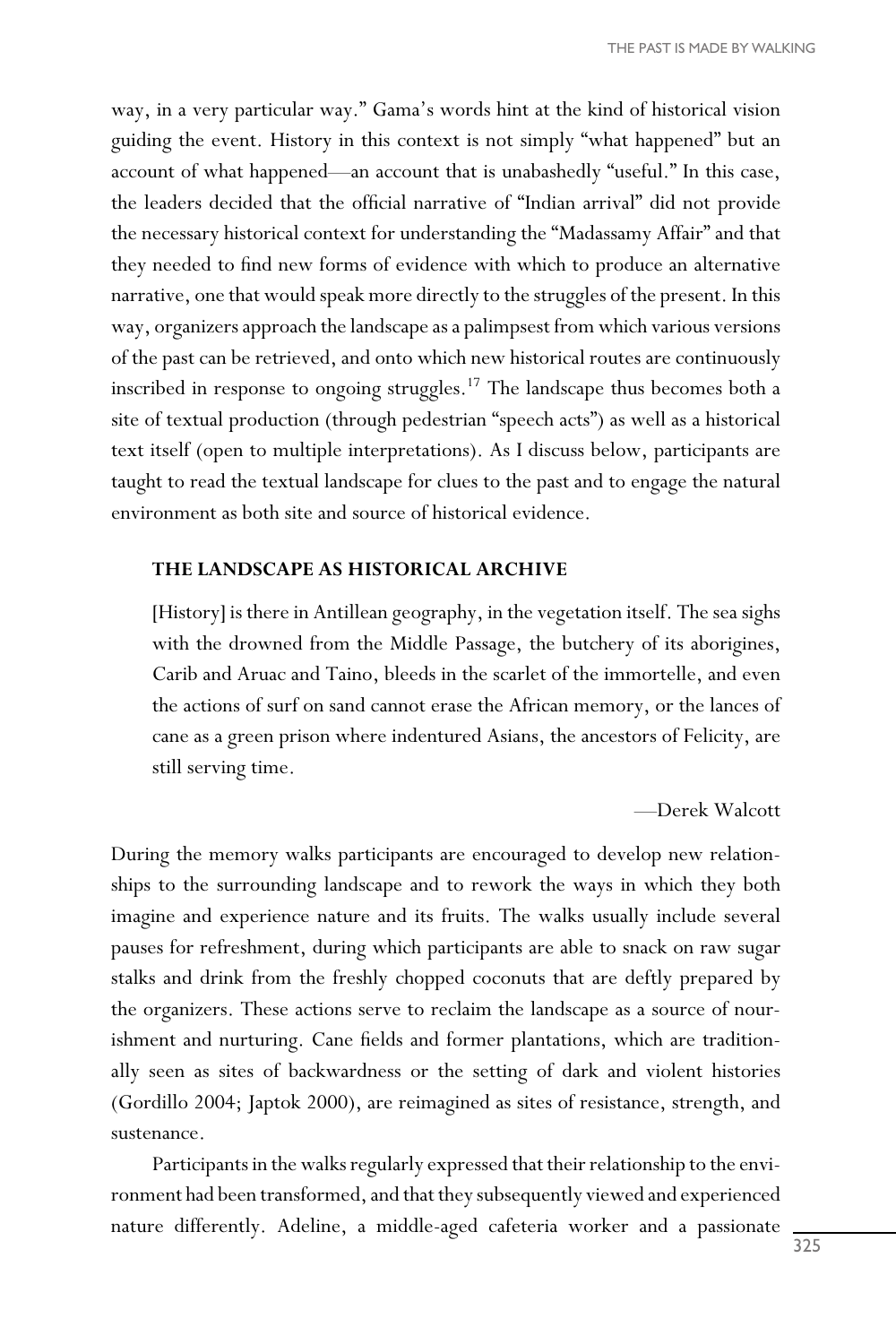participant in the memory walks, described how the walks transformed her view of the local vegetation and environment as follows:

Before, I simply consumed my environment, I consumed my country culturally, politically, whatever... before I just lived. I didn't valorize my environment. I lived without any awareness of the value of what was around me. I did things without realizing what I was doing. Now I live differently. For example, I used to always go to the river with my family, but I never thought about why. But now I understand the importance of the river in our past, how it served as a gathering place, where people came to wash their clothes, to bathe, to fish—the river used to be so important! But today we just go and play in the water, with no attention to the importance and value of that place!

For Adeline the memory walks led to a new awareness of the natural environment as an important element of history. Nature no longer constituted a backdrop for mindless activity, or a mere repertoire of signs. Instead, it was transformed into an agent and ally of social action. Rivers, trees, and other parts of the natural landscape were recast as integral elements in the unfolding of history by providing shelter, refuge, and nourishment. This became evident as Adeline explained how she had changed her relationship to the local breadfruit:

I eat differently now—I realize that it's not just about how things taste, that there are other things besides taste that come into play—there is respect also. For example, the breadfruit—I have so much respect for the breadfruit! Did you know that every year I have a party for the breadfruit?

When I asked her why she had decided to hold an annual *fête* for the *fouyapen*, she recounted the following story:

Once I was walking in the forest with a historian. And he told me: "*Voila,`* there were runaway slaves who lived here at some point." I asked him how he knew this and he said, "It's not complicated. Look around you—what do you see here?" I told him, "I don't know, I don't see anything." He said, "Come, I'll show you. Look at the breadfruit here ... look at the breadfruit there ... look at the breadfruit over there. ... " You see, breadfruit doesn't just grow in the middle of the forest like that. If there is a breadfruit tree it's because someone planted it a long time ago. It is a trace.<sup>18</sup>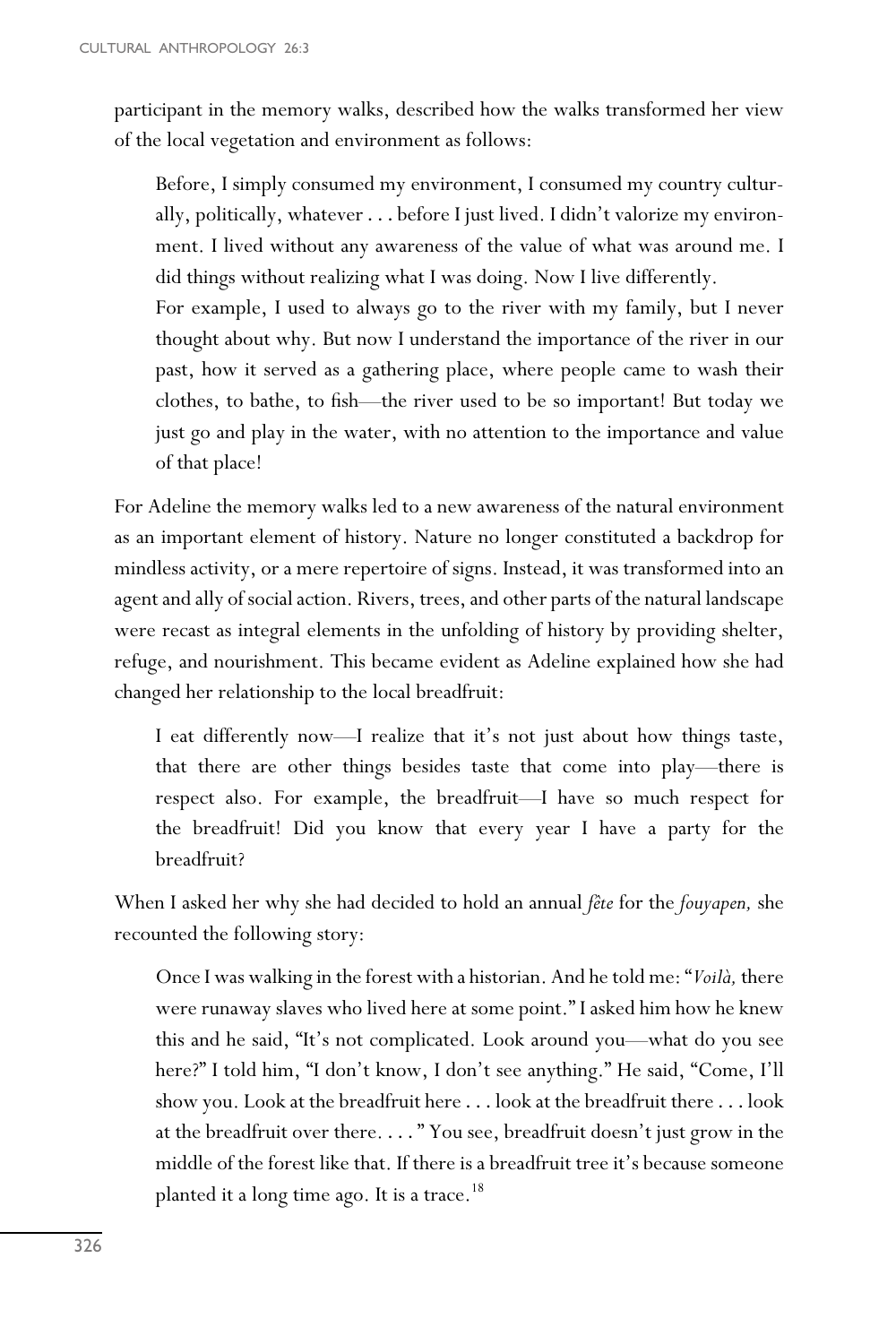In Adeline's narratives of the river and the breadfruit we can see the ways in which the natural landscape is reconfigured, as both site and source of historical evidence. Here breadfruit trees provide evidence for otherwise silenced maroon communities, while rivers stand as testaments to forgotten forms of social organization.

Through this process, the memory walks' organizers are able to assert "archival power" (Trouillot 1995:52) by assembling the natural landscape into a catalogue of historical traces.<sup>19</sup> This in turn conditions the ways in which historical authority and credibility is assessed. Archives condition what counts as historical evidence, they impart the qualia of authenticity, validity, soundness, and truth by conditioning the epistemological "rules of credibility" (Trouillot 1995:52) for historical discourses. In this instance, the natural archive produces a particular kind of evidentiary authority, which is conditioned by the particularity of nature as a historical source. Unlike the words of a historian or the pages of a textbook, trees, rivers, and valleys are saturated with an animate materiality that privileges proximity and sensuous experience over and above narration. As a result, historical knowledge is acquired not through a textual or discursive engagement, but through material and sensorial experience. What makes history convincing in this instance is not its evidentiary authority but its emotional impact.

### **FEELING AND KNOWING HISTORY: FROM** *SAVOIR* **TO** *CONNAˆ ITRE*

The importance of emotional and sensorial connection to this form of historical production became evident during an interview I conducted with Jean Michel, a young grocery cashier. Jean Michel was a seasoned participant in the memory walks at the time of our interview, and an active member of the organization NONM, but during our conversation he referred to the memory walks with the same level of wonder and emotion as the more neophyte walkers. As he described the events in which he had participated, he often shivered and rubbed the goose bumps that appeared on his arms. He became particularly animated when he recounted his experiences during the inaugural memory walk (which was organized in 2002 to commemorate the 1802 insurrection against the reimposition of slavery):

It was during that walk that I really came to understand Guadeloupean history, because we went to the different sites. There ...where the struggles actually happened, where the traces still remained . . . the old canons, and the trees, the tree where slaves were hung. ... There ...with those traces, you *felt* it. You would get these shivers . . . you would tremble. . . . The trees, you see,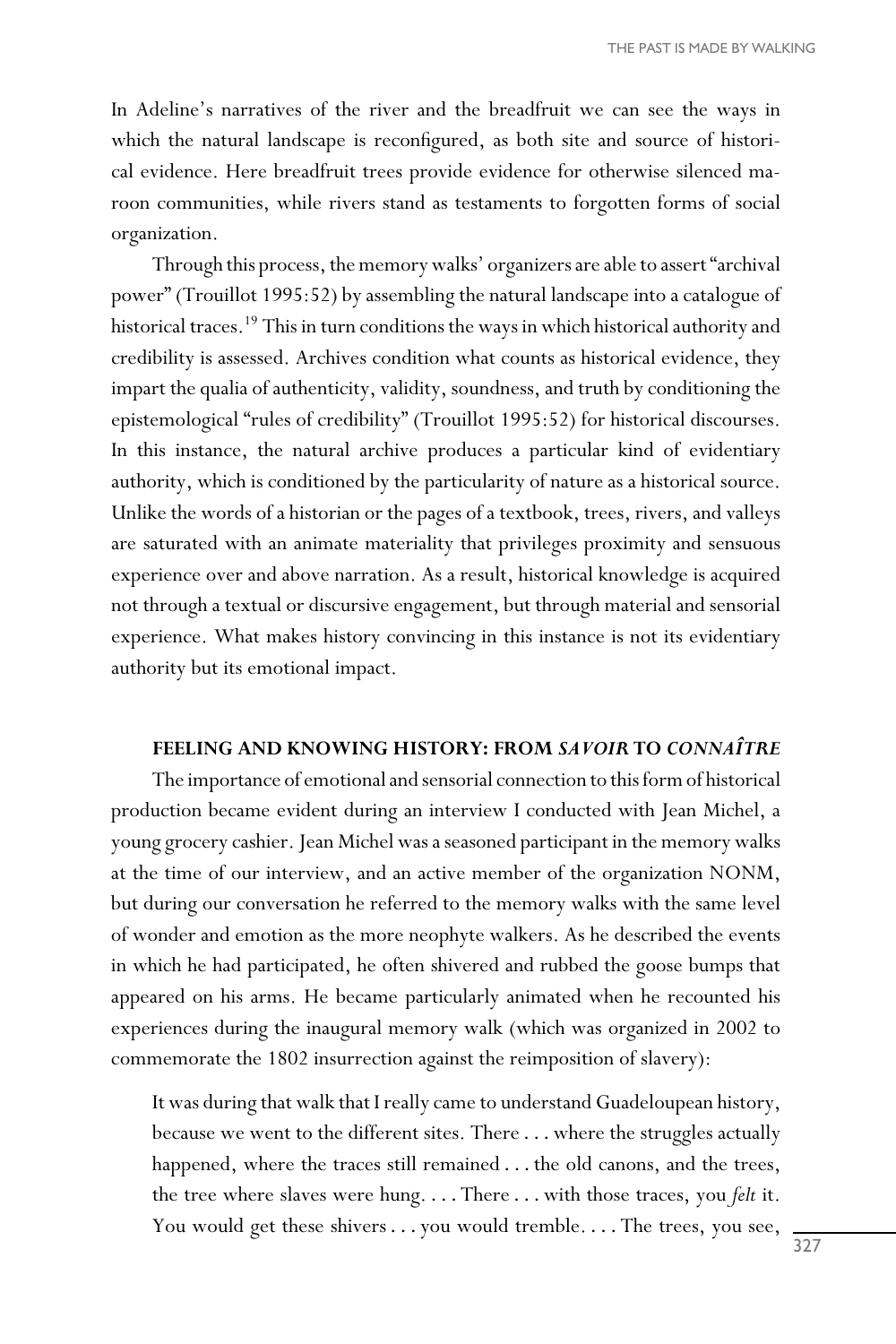they ... they speak. There's a spirit there which makes you *feel.* ... It's not the same as in a classroom. When someone tells you about history in a class room, well, I would listen, I would hear it, but I didn't have that *feeling,* that feeling of shivering, as it passes through you. ... It's not the same in a lecture hall. When you're in a lecture hall you listen, but maybe you doubt. You have doubts about the history that you're being told. But when you're *there* when you're at the site, you see it, and you have no more doubts. You can't doubt it; it's there, running through you. There's something that runs through you and that tells you—*voila`* it's true. And you have no more doubts, because now you *know* it, you were there, you lived it—you don't just know it, you *lived it* because you were there.

Underlying Jean Michel's words is the idea that the physical landscape can provide a unique testimony to history. The animate materiality of nature generates a particular aura of truth and credibility.<sup>20</sup> In Jean Michel's account, the tree "where slaves were hung" is invoked as both evidence and irrefutable witness to the past. The materiality of the tree as a historical source conditions not only its evidentiary status but also its form of (sensorial) transmission. In this instance historical knowledge is transmitted through sensations, rather than words; shivers, rather than lectures; history becomes something to be felt, witnessed, experienced, and lived, rather than simply learned (Comaroff 2005).

As Jean Michel's words suggest, this form of historical praxis creates a feeling of firsthand knowledge about the past. Participants do not feel as if they simply learned about the past; they feel as if they lived it, as if "they were there" and are now witnesses to those events. For Jean Michel this intimate form of knowing is best understood as the constitutive difference between *savoir* and *connaˆıtre,* which he explained as follows,

*Savoir* is when someone else tells you that slavery was abolished in 1848 that's what I was told in school—that's what I knew [*c'est ca que j'ai su*]. But why did slavery exist? I didn't know. What was slavery like? I didn't know. Why was it abolished in 1848? I didn't really know it. In my opinion, by just being told history in a lecture hall, I wouldn't have known, or understood, or been able to explain that history to others. But by participating in the memory walks, I feel like I lived through those events, I was there, I was *in it*—that's how I feel about it—it's as if I was present in that past ...well, it's not like I was present, but I was somehow ... *there* ... now I know it [*je le connais*] and I believe it [*je le crois*].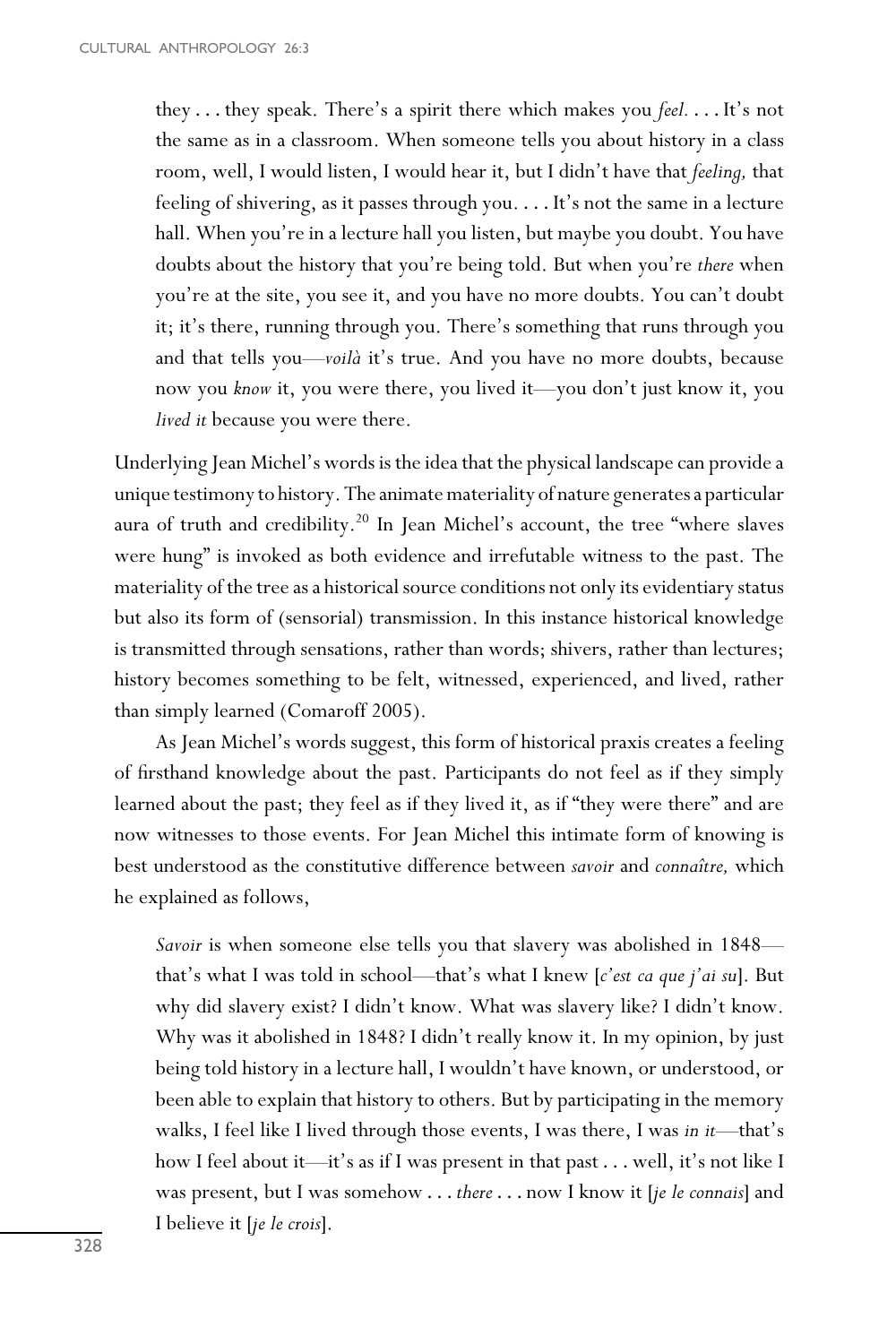The memory walks thus do not simply help Jean Michel discover a past of which he was unaware, but, rather, they help organize and channel a knowledge that he already possessed. They serve to make the events of the past more concrete and believable, they help participants such as Jean Michel move from a detached and disorganized from of knowledge (savoir) to an intimate firsthand knowledge of the past (connaître). As a result, the past is no longer just something you know about, but something you know intimately, something you know well.

#### **THE SPIRAL OF HISTORY**

In addition to creating a feeling of historical intimacy, the memory walks also help participants bridge the gaps of their historical knowledge by stressing the links between historical events. Unlike the chronological timelines of official commemorations in which historical events are placed in a linear relationship to one another that stretches out the distance between the "faraway past" and the immediate present, this form of historical presentation collapses temporal distance and presents history as overlapping moments within a shared space. Here the banner of history does not unfurl in a chronological timeline of events stretching out and away from the present moment. Instead history is experienced as a spiral of events, spinning around a shared space and place, encompassing the landscape, and saturating it with the weight of that which came before. What becomes important is not the sequence of events—what happened when—but the spatiality of history what happened here. As a result, the past is ordered, not through a chronology of events, but through a thematic spiral that spins through the past, present, and future of a shared space.

This is most clearly seen during the month of May, which labor activists have increasingly come to identify as the "month of memory." Officially the French government only recognizes two historical dates in the month of May: May Day and Abolition Day. However, in Guadeloupe, the month of May also carries the commemorative weight of two of the most violent and repressive moments in the island's colonial history. First, the commemoration of the events of May 1802 during which local populations fought against the reestablishment of slavery by Napoleon Bonaparte.<sup>21</sup> Second, the month of May also marks the anniversary of the more recent events of May 1967, when French forces opened fire on political demonstrators during a construction workers' strike in downtown Pointe-à-Pitre, which was followed by two days of police violence, resulting in the death of 87 Guadeloupean civilians and the arrest and forced exile of numerous anticolonial activists.<sup>22</sup>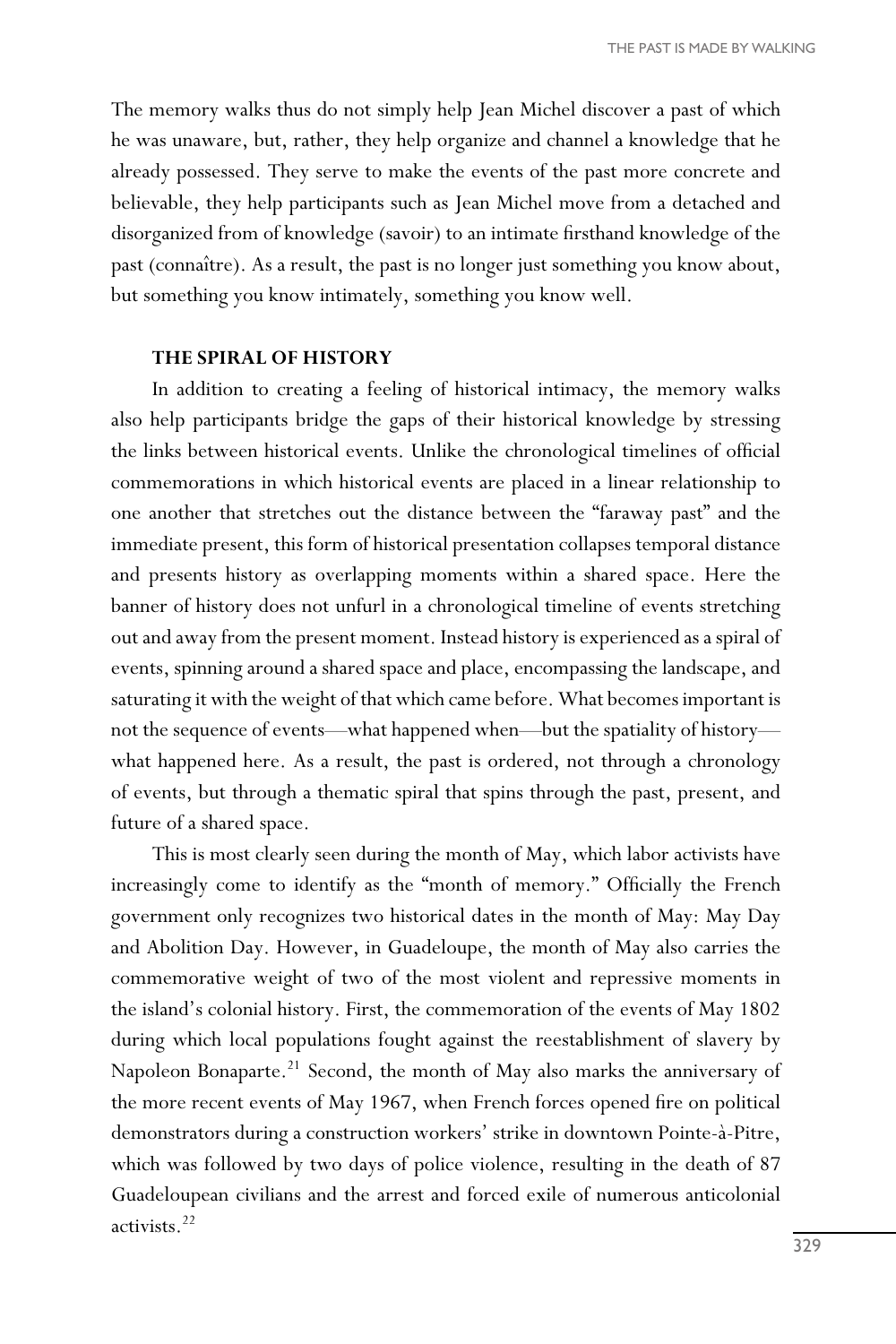That these events all took place during the month of May was a fact that seemed to go unnoticed (or at least unremarked) by local residents until recently. Each year journalists would sporadically pick up a different moment to memorialize, focusing one year on 1967, another year on 1802, and at another time on 1848. These events were treated as separate and discrete moments, rather than as part of a common history. However, when I sat down to talk about the memory walks with Didier, an employee of the local cable company, he carefully navigated through these different historical events, weaving them together into a singular search for autonomy and independence. As he described the importance of these events, he interlaced his explanation with references to the more recent Madassamy Affair in 2001, when the police arrested several notable labor activists for protesting against local businesses that remained open on Abolition Day. As I interviewed Didier on his veranda at his modest home in *Abymes,* he leaned forward and looked at me intensely as he purposefully stated,

The war of 1802 was a political war. It's true that there was also the issue of slavery—of people being enslaved—but there was also a political side to that struggle. What is the political side? It was a seizing of power, a Guadeloupean seizing of power [la prise de pouvoir des Guadeloupéens]. Guadeloupeans wanted to be emancipated, they wanted to rule their own country. In 1802 they fought to rule their country, in 1967 again it was a seizing of power, Guadeloupeans wanted to be emancipated, to take power, to chase out the French *carrément* [in no uncertain terms]. And in 2001 again it's the same thing. There is always that desire for power—for political power, for liberty, for emancipation. And it's precisely by studying the history of 1802 and the reactions of the colonial state in 1802 . . . and when you look at the history of 1967—it's more or less the same thing. It's practically the same reaction and practically the same demands for liberty and emancipation. In 2001 it's the same thing! It's the same reaction of the colonial state after seeing that Guadeloupeans were demanding their liberty—the liberty of emancipation.

In Didier's narrative the different moments of Guadeloupean history come together into a collective history of repression and resistance: the massacre of 1802 is made to signify not the reimposition of slavery but, rather, the refusal to be reenslaved. In addition, 1967 is not portrayed as a senseless massacre but as colonialist reaction to a nationalist will. Both of these moments, which in official histories are narrated through a discourse of failure (1802 being represented as collective suicide and 1967 as a government organized massacre), are rescued as expressions of resistance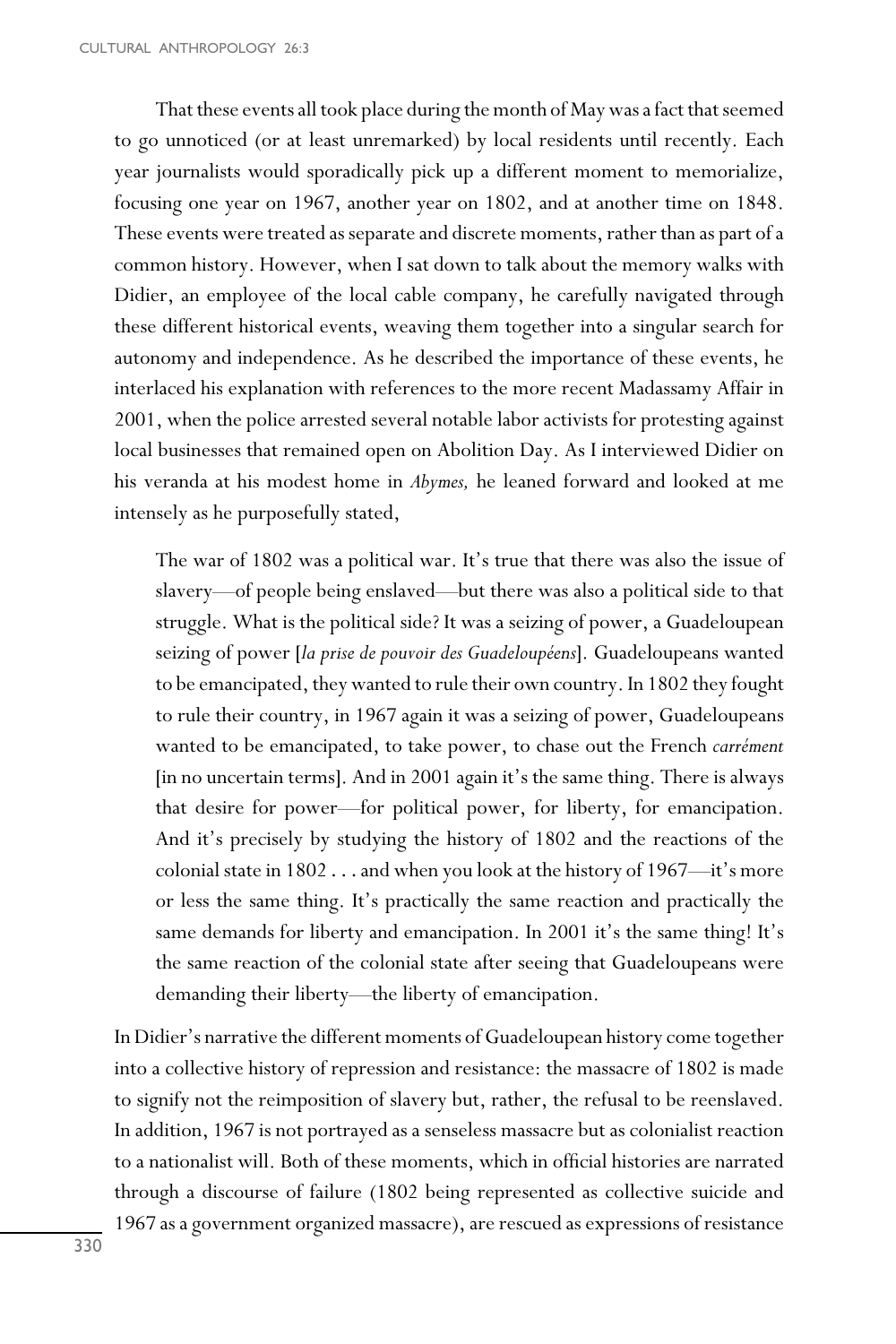and refusal. The events of May 2001 are then read as yet another chapter in this history. The history that is constructed is thus not one of victimhood, trauma, and subjugation, but of resistance, perseverance, and bravery. French slaves become proto-Guadeloupean insurgents as the history of slave rebellions is folded into a telos of collective destiny, which places today's striking workers as the heirs of an epic emancipatory struggle.

Numerous participants in the memory walks insisted that the most powerful aspect of these commemorations was precisely the ways in which different moments of historical action were brought into relationship. For example, one of the participants remarked that the walks had helped her understand not just history, but the links between historical moments. She described this as *l'acheminement de l'histoire.* In common French parlance to *acheminer* means "to route" something, to send it on its way (in the case of a package), or to place it on its correct path (in the case of a train). However, *acheminer* also implies a progression toward an inevitable result or outcome.<sup>23</sup> Thus, understanding the *acheminement* of history implies understanding both its trajectory and its goal, or *telos.* It means knowing not just where the past has been, but also where it is going. Through this form of historical production history is recovered as an agentive process, not simply "one damn thing after another," but a purposeful series of events. As Edouard Glissant might argue, history finally becomes ordered into a narrative that can "stretch into our past and calmly take us into tomorrow" (Glissant 1989:161–162). In fact, Didier explained to me that the biggest lesson he got from the memory walks was not about the details of the past but, rather, about the certainty of a Guadeloupean future. As he explained,

Whether they want it or not, men will always fight for their liberty ... man was born to be free, free in his thinking, free to think in order to construct himself, and to construct his future. That means that even if the UGTG loses the struggle today, there will be another generation *quelconque* [unspecified] which will rise up for their liberty. As long as Guadeloupe is not decolonized, as long as it is not free, there will always be Guadeloupeans who will rise up and demand to be free.

For Didier, and many of the other participants, the memory walks provided both a certainty about the past, and a newfound faith in the political efficacy of the present. During these walks participants are remade as both subjects and agents of history. History spirals around them, passes through them, and presses them into service, leaving them with the distinct feeling that they "were there." This certainty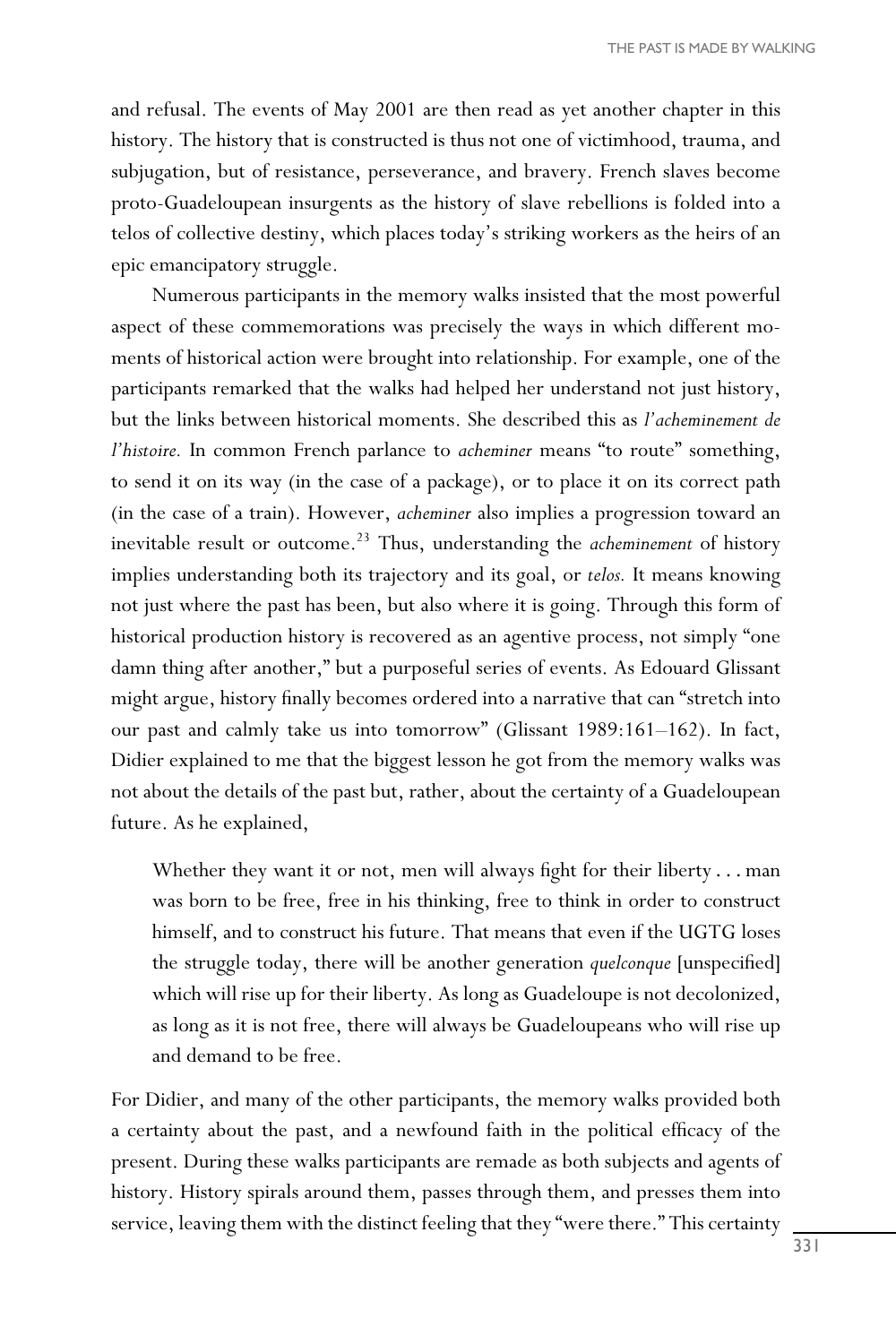about the past in turn cements their faith in the possibility of a new collective future.

#### **CONCLUSION**

In this article I have sought to explore how labor activists in Guadeloupe are creating alternate forms of historical production and subject formation through the development of memory walks. In the context of the French Antilles where the project of departmentalization has conditioned the production of a historical archive centered on the process of integration with the French nation, these events allow for the assertion of an archival counterpower, by reworking the landscape as an alternative site and source of political memory. What marks these memory walks as moments of historical praxis (rather than simply historical production) is not just the stories that are told, and the evidence that is marshaled, but the experience that is produced and the ways in which that experience is transformative of political and historical consciousness. These peripatetic practices form part of a broader effort to fe nonm, or to build a new Guadeloupean political subject, steeped in political, cultural, and historical fluency. These practices impart historical fluency by generating an intimate knowledge of the past: participants emerge not just with knowledge about the past (savoir), but with an intimate relation to the past (connaissance). It is this intimate connection, which instills a sense of political continuity.

We have long understood that the process of class formation reaches beyond the realm of the ideological, transforming emotional, sensorial, and corporeal experiences (Marx and Fromm 1961; Thompson 1968; Williams 1977). In fact, it could be argued that class consciousness is best understood, not as an idea, but as a structure of feeling: a shared sentiment of exploitation and solidarity, and a shared readiness for action. Historical consciousness can be similarly understood as a structure of feeling: a feeling of connection, genealogy, and continuity with the communities, events, and projects of the past. It is in this way that the Guadeloupean *devoir de m´emoire* becomes not just a matter of commemorating the past, but of carrying forth a particular political project.

Some critics might argue that these forms of historical praxis are a mere vulgarization or instrumentalization of history for political ends. However, the question is not whether or not histories are produced to serve political ends—for we have long known that they are—but, rather, how these processes take shape and who is authorized to undertake them. States and governments have long been endowed with the ability to produce official histories, while community leaders and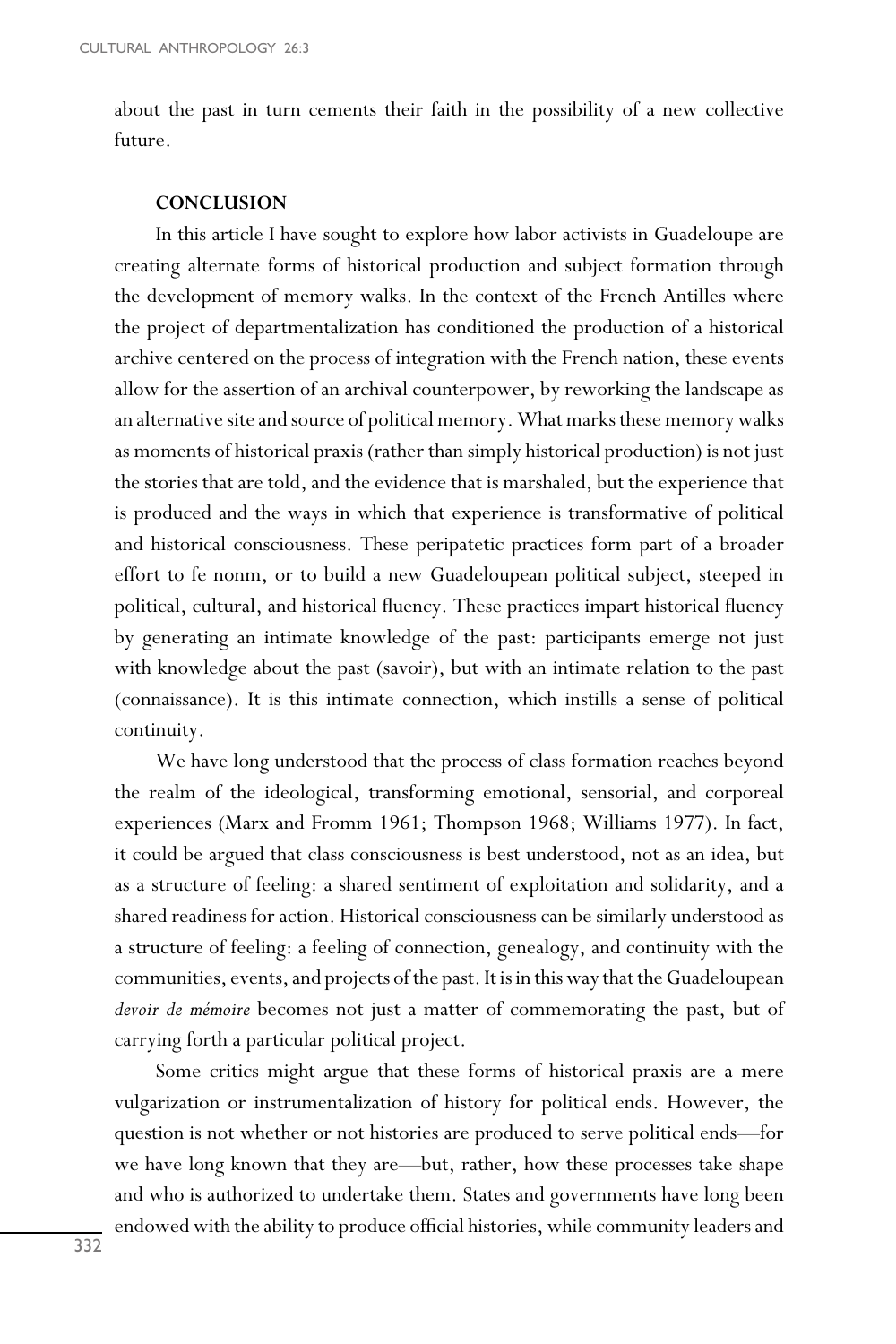political activists are thought to generate only biased or instrumental accounts of the past. At best their historical productions are relegated to the realm of folkloric myth, at worst they are discarded as hoaxes or fakes.<sup>24</sup> However, in recent years the lines drawn between history and memory have proven to be faulty, if not useless.<sup>25</sup> Debates over the distinctions between living memory and dead history have become stale and moot. We can only hope that the days of opposing factual and objective "history" to malleable and capricious "memory" are far gone and that, to borrow from Marx, we can finally accept that men do indeed make their own history, each according to their needs.

#### **ABSTRACT**

*The act of walking represents an important (yet underexamined) element of political protest and collective action, as well as an increasingly common form of historical commemoration. In this article I examine the development of a series of "memory walks" by labor activists in the French Caribbean island of Guadeloupe. I argue that these peripatetic practices constitute a particular spatial, kinesthetic, and sensorial form of historical and archival production. Along the way, I consider what these events reveal about postcolonial forms of archival production and the importance of historical praxis to the formation of political subjectivities.* [historical production, social movements, labor activism]

#### **NOTES**

*Acknowledgments*. I am deeply grateful for the comments and suggestions received from Greg Beckett, Stephanie Berard, Jennifer Cole, Biella Coleman, Jean Comaroff, Laurent Dubois, Mayanthi ´ Fernando, Isar Godreau, Nancy Munn, Stephan Palmié, the anonymous reviewers at CA, the Political Communication and Society Workshop at the University of Chicago, and the Socio-Cultural Workshop at the University of Virginia. Research and writing for the project was funded by the Wenner-Gren Foundation, the Education Office of the Embassy of France in the United States, and the Carter G Woodson Institute for African American and African Studies at the University of Virginia.

- 1. I am not arguing here for a phenomenological understanding of historical knowledge understood as an unconscious form of sensorial knowledge independent of an organizing narrative (cf. Downey 2005). It is very clear that the type of historical experience being produced here is informed by a particular historical and political project. Thus, as Joan Scott argues, this is not a matter of "individuals who have experience, but subjects who are constituted through experience" (Scott 1991:779).
- 2. The UGTG is the largest and most politically active labor union in the French Caribbean with about 7,000 members, and it is responsible for over 70 percent of labor protests in the island (as reported by the Direction du Travail, de l'Emploi et de la Formation Professionnelle de la Guadeloupe [DTEFP] in the report Les Conflits Collectifs en 2002. For more info see http://ugtg.org).
- 3. Nonm is arguably a gender-neutral word, but many of the women involved in NONM joke sarcastically that the focus of the organization is on the men because women are already a la vanguard in their political development. There was relative gender parity among the `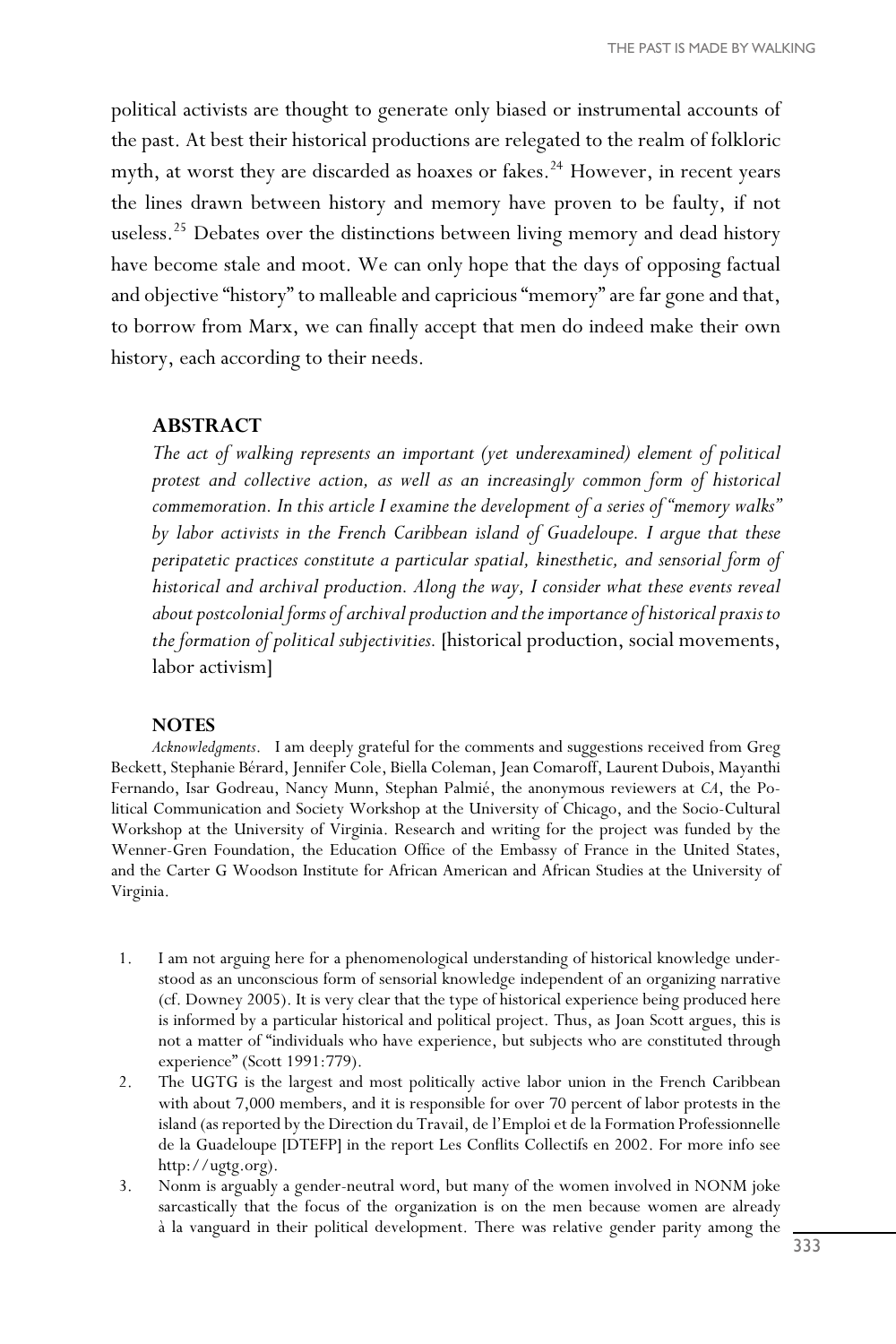membership of the organization, but (as in the case of the UGTG generally) during my fieldwork the positions of leadership were for the most part held by men.

- 4. I conducted extensive interviews with Gama about these events, but he is not the sole organizer of them. One of the other main organizers is the local activist and poet Carlomann R. Bassette. For more on Bassette's views of Guadeloupean history, see Bassette (2008).
- 5. See www.lespwisavann.com.
- 6. Trouillot describes the various moments of historical production as follows: "fact creation (the making of sources), fact assembly (the making of archives), fact retrieval (the making of narratives), and retrospective significance (the making of history in the final instance)" (Trouillot 1995:26).
- 7. It is worth noting that the memory walks are just one of various ways in which Gama engages in historical production. He has also published numerous texts and pamphlets, and is constantly engaged in conferences and debates where he presents his arguments and offers them up to the public for debate.
- 8. The French Antilles and Réunion are referred to as the vieilles colonies or "old colonies" to distinguish them from France's later colonial ventures in Africa and Asia. These original colonies are rarely mentioned in national discussions of France's colonial and imperial history.
- 9. For a similar argument regarding the "folklorization of blackness" in Puerto Rico, see Godreau (2002).
- 10. For a wider comparative analysis of these forms of public history see Giovannetti (2009). In the context of the U.S. South, see Hoelscher (2006).
- 11. This turn to the past was influenced by the numerous commemorations of colonialism and slavery that took place in the last two decades including the Columbus Quincentennial in 1992, the 50th anniversary of France's abolition of slavery in 1998, the legal recognition in France of slavery as a crime against humanity in 2001 (loi n°2001–434), the bicentennial of the Haitian Revolution in 2004, and the designation of January 30 as the official day of commemoration of the abolition of slavery in France in 2006. For a broader discussion of these debates in the French mainland, see Vergès (1999, 2006) and Garraway (2008).
- 12. Despite being designated as a jour férié in 1983 (loi n° 83-550), abolition day was not recognized as a jour chômée, which meant that many private businesses and commercial venues in Guadeloupe remained open on this day until labor activists enforced the commemorative holiday through labor strikes and demonstrations in 2001.
- 13. The presence of French foods is so prevalent that there are currently initiatives in the local schools to introduce children to the taste of local fruits and vegetables, which some argue are becoming oubliés or méconnus (forgotten or unkown; see Osard 2003). For more on the symbolic importance of French food in the Antilles, see Loichot (2007); on the importance of creole food in cultural affirmation, see Loichot (2000).
- 14. The French National Institute for Statistics and Economic Studies (INSEE) estimated that in 1995 about 54 percent of households in Guadeloupe owned a car (INSEE 1997). A later study found that 69 percent of the labor force drives to work in personal vehicles (INSEE 2000).
- 15. This lack of physical representation might speak to the organizers' desire to preserve the importance of the act of walking itself, rather than abstracting the experience of the walk into a material representation of the terrain covered. De Certeau argues that the fixation of pedestrian pathways onto city maps constitutes a form of forgetting in which "the trace ... is substituted for the practice" (De Certeau 1984:87). In other words, the importance of the act of walking can be obscured by highlighting the specificity of the terrain covered.
- 16. In the Caribbean, the descendants of South Asian indentured workers are locally referred to as "Indian" or "East Indian" (as opposed to West Indian). For more on the place of East Indians in the Caribbean imagination, see Munasinghe (2001) and Khan (2004). For more on ideas of indeantié in the francophone context, see Outar (2010).
- 17. It is worth noting that the organizers do not rely solely on the natural landscape for the construction of their narratives. As Gable and Handler (2000) note in the case of Colonial Williamsburg, these forms of historical production present themselves in opposition to traditional forms of archival history, yet they often involve the use of traditional historical sources,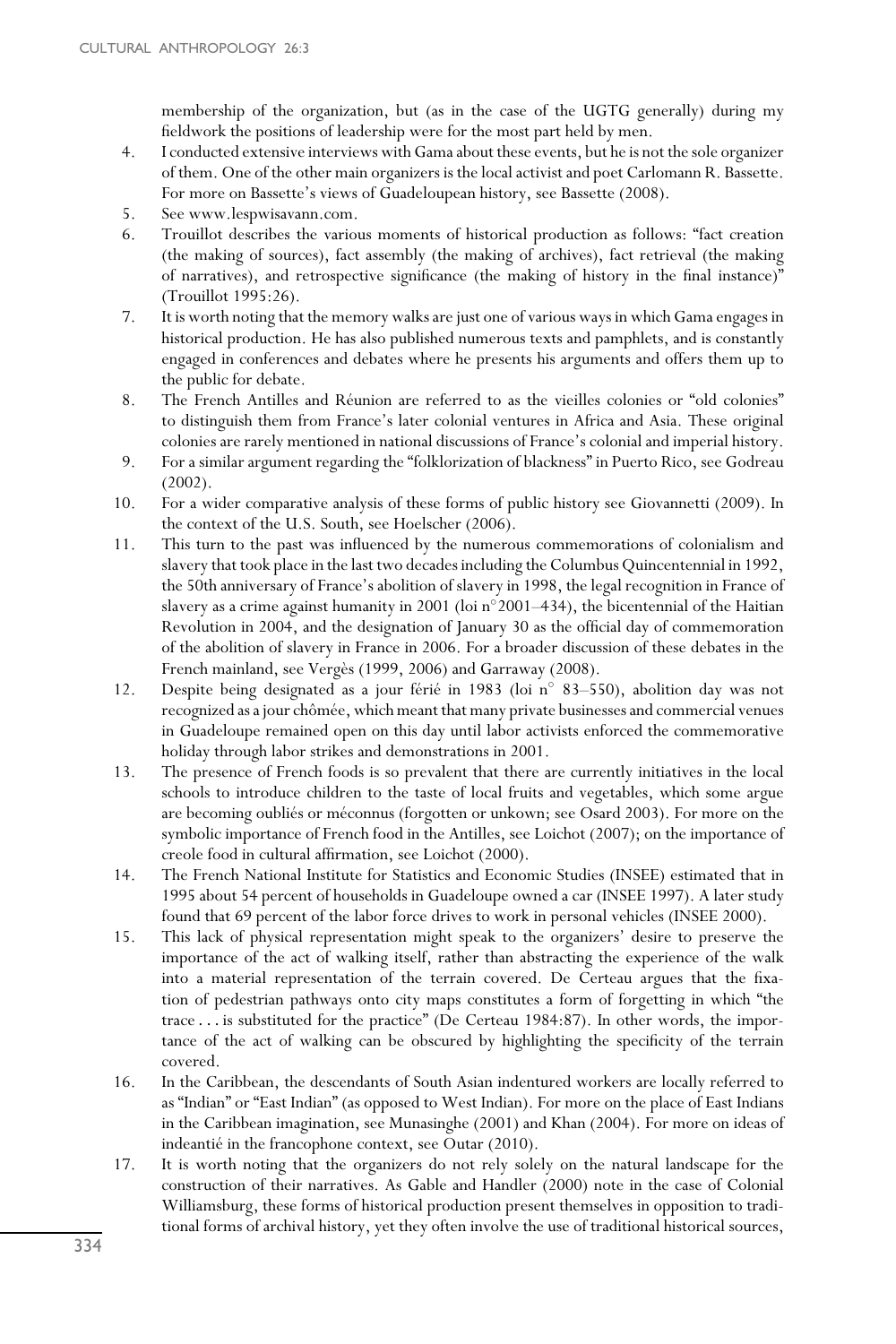which are then translated into a living tableaux, such that these scenes and artifacts are used to "tell the story that the historians have written" (Gable and Handler 2000:244).

- 18. The historian whom Adeline mentions in her anecdote is most likely Raymond Gama whom I discuss above. It is interesting that Adeline does not cite him by name and that instead she recounts her story of "walking with a historian" as if this had become a quotidian act.
- 19. As Trouillot suggests, the category of archives goes beyond government sponsored institutions, to include other less visible institutions and practices that "sort sources and organize facts." He describes archives as "sites of mediation" that bridge the distance between what happened and what is said to have happened, and argues that "in that sense, a tourist guide, a museum tour, an archaeological expedition, or an auction at Sotheby's can perform as much an archival role as the Library of Congress" (Trouillot 1995:52).
- 20. Renato Rosaldo (1980) talks about the truth effects of this form of historical evidence when he suggests that for the Ilongot "the trees themselves bore silent, yet culturally incontrovertible, testimony to the truth of the tales of the past" (Rosaldo 1980:44). A similar argument has been made in relation to the artifacts and mise-en-scènes of "living history" museums in which the "tangible presence" of the living tableaux (and the way in which this presence is emphasized by organizers) generates an epistemological status of truth that marks them as "the real thing" (Gable et al. 1992:795).
- 21. In Guadeloupe, slavery was initially abolished in 1794 (as part of the application of the French Revolutionary ideals in the colonies), violently reinstated in May 1802 under the Napoleonic regime, and definitively abolished in 1848.
- 22. For more, see Co. GA. So. D (1969) and Gama and Sainton (1985).
- 23. The definition for *acheminer* in the *Petit Larousse Illustré* (2005 edition) reads as follows: "Transporter vers un lieu. Se diriger vers un lieu. Avancer, progresser vers l'aboutissement de quelque chose. 'S'acheminer vers un resultat.'"
- 24. For more on fakes, see Todorov (1995) and Trouillot (1995).
- 25. See, for example, Palmie (2007, 2010). ´

*Editors' Note*: *Cultural Anthropology* has published a number of articles on memory and colonialism. See, for example, Ann Laura Stoler's "Imperial Debris: Reflections on Ruins and Ruination" (2008), William Cunningham Bissell's "Engaging Colonial Nostalgia" (2005), and Liam Buckley's "Objects of Love and Decay: Colonial Photographs in a Postcolonial Archive"  $(2005).$ 

*Cultural Anthropology* has also published articles on the Caribbean, including Todd Ramon Ochoa's "Versions of the Dead: Kalunga, Cuban-Kongo Materiality, and Ethnography" (2007), Bill Maurer's "Due Diligence and 'Reasonable Man,' Offshore" (2005), Deborah A. Thomas's "Democratizing Dance: Institutional Transformation and Hegemonic Re-Ordering in Postcolonial Jamaica" (2002), and Aisha Khan's"Journey to the Center of the Earth: The Caribbean as Master Symbol" (2001).

#### **REFERENCES CITED**

Amato, Joseph Anthony<br>2004 On Foot:

On Foot: A History of Walking. New York: New York University Press.

Bassette, Carlomann R.

2008 Des Enjeux et Défis Politiques à Trois-Rivières de Guadeloupe. Port-Louis: Éd. Lespwisavann.

Bebel-Gisler, Dany ´

- 1976 La Langue Créole, Force Jugulée: Étude Socio-Linguistique des Rapports de Force entre le Créole et le Français Aux Antilles. Paris: L'Harmattan.
- 1994 Leonora: The Buried Story of Guadeloupe. Charlottesville: University of Virginia.

Bissell, William Cunningham

2005 Engaging Colonial Nostalgia. Cultural Anthropology 20(2):215–248.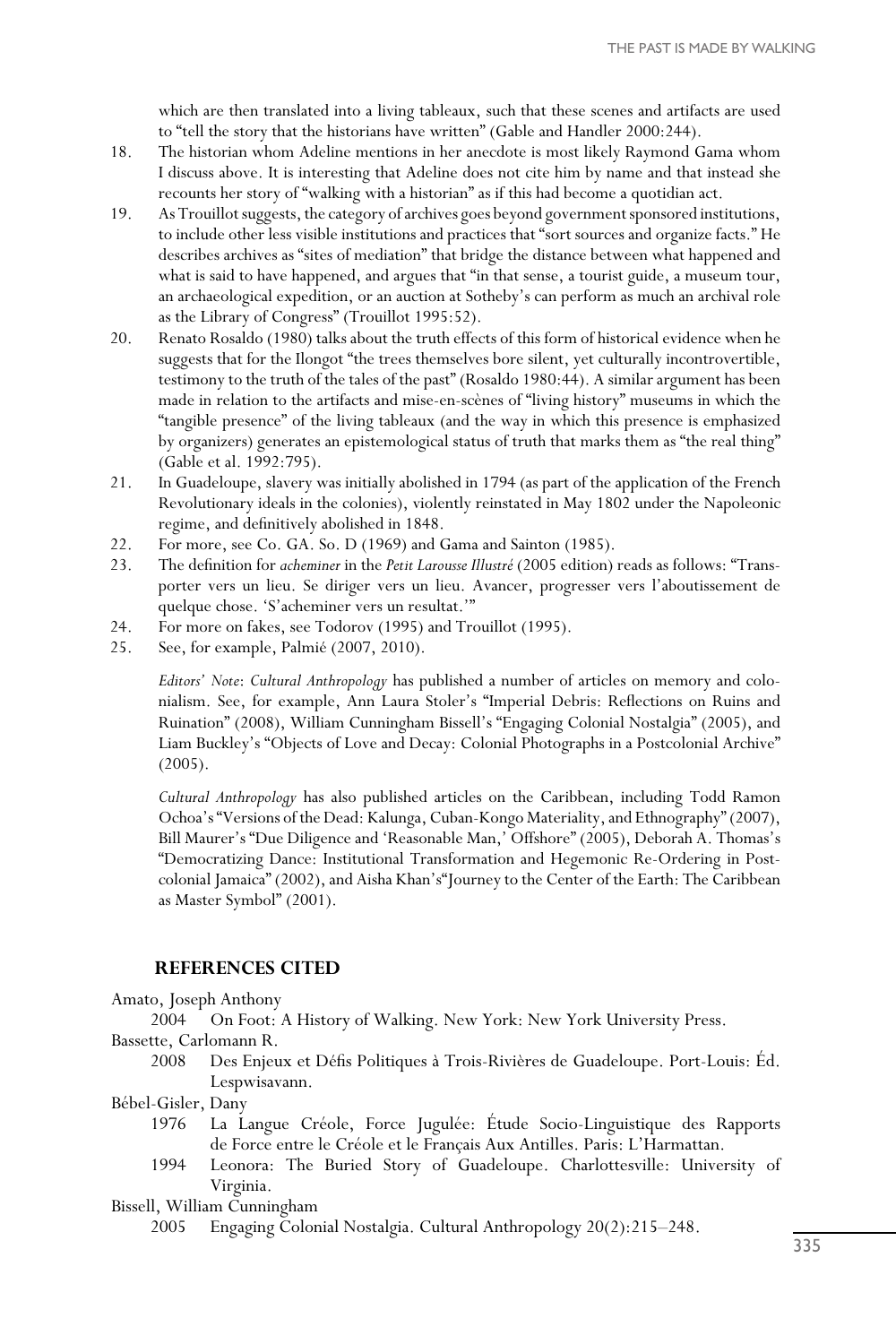Buckley, Liam<br>2005

2005 Objects of Love and Decay: Colonial Photographs in a Postcolonial Archive. Cultural Anthropology 20(2):249–270.

Chivallon, Christine

- 2002 Memoires antillaises de l'esclavage: Vers une anthropologie du postcolo- ´ nialisme? Ethnologie Française 32(4):601–612.
- 2006 Rendre visible l'esclavage: Muséographie et hiatus de la mémoire aux antilles françaises. Homme 108:7-42.

Co. Ga. So, D.

1969 Le Procès des Guadeloupéens: Dix-Huit Patriotes devant la Cour de L'état Français. Paris: L'Harmattan.

Cole, Jennifer

- 2001 Forget Colonialism: Sacrifice and the Art of Memory in Madagascar. Berkeley: University of California Press.
- 2006 Malagasy and Western Conceptions of Memory: Implications for Postcolonial Politics and the Study of Memory. Ethos 34(2):211–243.

Comaroff, Jean<br>2005 T

The End of History, Again: Pursuing the Past in the Postcolony. *In* Postcolonial Studies and Beyond. Ania Loomba, ed. Pp. 125–144. Durham, NC: Duke University Press.

Cottias, Myriam<br>1997 "L

- "L'oubli du passé" contre la "citoyenneté": Troc et ressentiment à la Martinique (1848–1946). *In* 1946–1996: Cinquante Ans de Départementalisation Outre-Mer. Fred Constant and Justin Daniel, eds. Pp. 293–313. Paris: L'Harmattan.
- 2000 Le triomphe de l'oubli ou la mémoire tronquée? In De l'esclavage aux Réparations. Chalons Serge, ed. Pp. 95–103. Paris: Kathala.

Curius, Any Dominique

 $\overrightarrow{A}$  Fort-de-France les statues ne meurent pas. International Journal of Francophone Studies 11(1–2):87–106.

Danquin, Léon<br>
2001 L

La Guadeloupe: Un pays malade de son passé. In De l'abolition de l'esclavage à la Départmentalisation. Cyril Serva, ed. Pp. 65-108. Pointe-à-Pitre, Guadeloupe: Editions Jasor.

De Certeau, Michel

- The Practice of Everyday Life. Berkeley: University of California Press.
- 1988 The Writing of History: European Perspectives. New York: Columbia University Press.

Díaz-Quiñones, Arcadio

1993 La Memoria Rota. San Juan, PR: Ediciones Huracan.

Downey, Greg

2005 Learning Capoeira: Lessons in Cunning from an Afro-Brazilian Art. Oxford: Oxford University Press.

Dubois, Laurent

2006 Solitude's Statue: Confronting the Past in the French Caribbean. Outre-Mers (Saint-Denis) 94(350–351):27–38.

Durkheim, Emile

1965 The Elementary Forms of Religious Life. New York: Free Press.

French National Institute for Statistics and Economic Studies (INSEE)<br>1997 Le Budget des Mènages en Guadeloupe en 1995.

- Le Budget des Mènages en Guadeloupe en 1995. Pointe-à-Pitre: Antiane Eco.
- 2000 Recensement de la Population de 1999. Pointe-à-Pitre: Antiane Eco.

Gable, Eric, and Richard Handler

2000 Public History, Private Memory: Notes from the Ethnography of Colonial Williamsburg, Virginia, USA. Ethnos 65(2):237–252.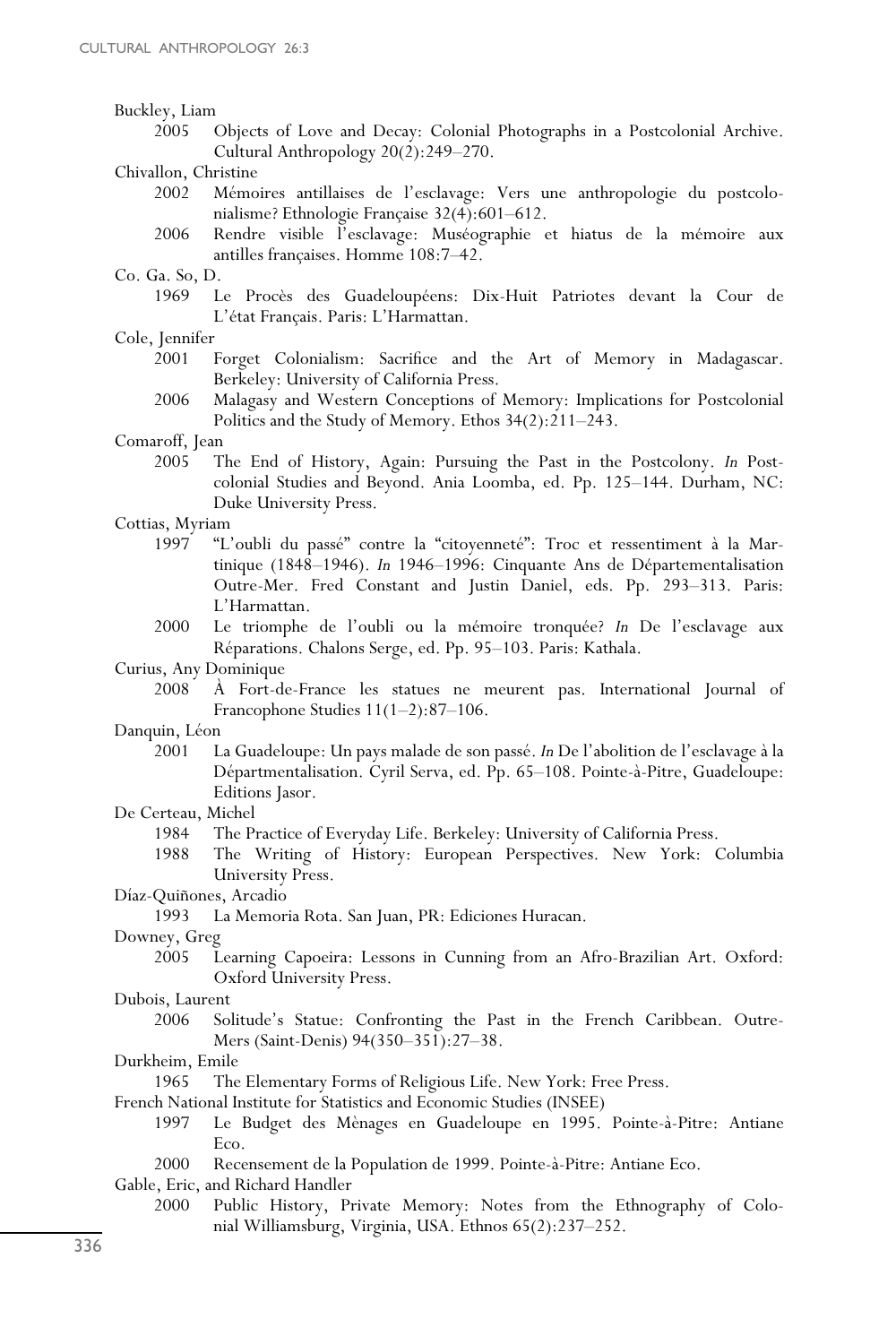Gable, Eric, Richard Handler, and Anna Lawson

- On the Uses of Relativism: Fact, Conjecture, and Black and White Histories at Colonial Williamsburg. American Ethnologist 19(4):791–805.
- Gama, Raymond, and Jean Pierre Sainton
	- 1985 MÉ 67 ... Mémoire d'un Évènement. Pointe-à-Pitre: Societé Guadeloupéenne d'Edition et de Diffusion.
	- 2007 Historien Guadeloupéen ou Historien de l'Histoire de la Guadeloupe? Lespwi Savann vol. 0.
- Garraway, Doris L.
	- 2008 Memory as Reparation? The Politics of Remembering Slavery in France from Abolition to the Loi Taubira (2001). International Journal of Francophone Studies 11(3):365–386.
- Giovannetti, Jorge L.
	- Subverting the Master's Narrative: Public Histories of Slavery in Plantation America. International Labor and Working-Class History 76(1):105–126.
- Giraud, Michel
	- Le Passé comme Blessure et le passé comme Masque. La Réparation de la Traite négrière et de l'esclavage pour les Peuples des Départements Français d'Outre-Mer. Cahiers d'Etudes Africaines 173–174. ´

Glissant, Edouard

Caribbean Discourse. Charlottesville: University of Virginia Press.

Godreau, Isar

- 2002 Changing Space, Making Race: Distance, Nostalgia, and the Folklorization of Blackness in Puerto Rico. Identities: Global Studies in Culture and Power 9(3):281–304.
- Gordillo, Gastón
	- 2004 Landscapes of Devils: Tensions of Place and Memory in the Argentinean Chaco. Durham, NC: Duke University Press.
- Handler, Richard, and Eric Gable
	- 1997 The New History in an Old Museum: Creating the Past at Colonial Williamsburg. Durham, NC: Duke University Press.
- Hobsbawm, Eric, and Terence Ranger
	- The Invention of Tradition. Cambridge: Cambridge University Press.

Hoelscher, Steven<br>
2006 The

- The White-Pillared Past: Landscapes of Memory and Race in the American South. *In* Landscape and Race in the United States. Richard H. Schein, ed. Pp. 39–72. New York: Routledge.
- Japtok, Martin
	- Sugarcane as History in Paule Marshall's "To da-duh, in Memoriam." African American Review 34(3):475–482.

Khan, Aisha

- Journey to the Center of the Earth: The Caribbean as Master Symbol. Cultural Anthropology 16(3):271–302.
- 2004 Callaloo Nation: Metaphors of Race and Religious Identity among South Asians in Trinidad. Durham, NC: Duke University Press.

## Koselleck, Reinhart

- Futures Past: On the Semantics of Historical Time. Cambridge, MA: MIT Press.
- Loichot, Valérie
	- 2000 Survie et Création: La Nourriture dans les Contes Louisianais et Martiniquais. Mots Pluriels, no. 15. http://www.arts.uwa.edu.au/MotsPluriels/MP1500vl.html, accessed May 02, 2011.
	- 2007 Between Breadfruit and Masala: Food Politics in Glissant's Martinique. Callaloo 30(1):124.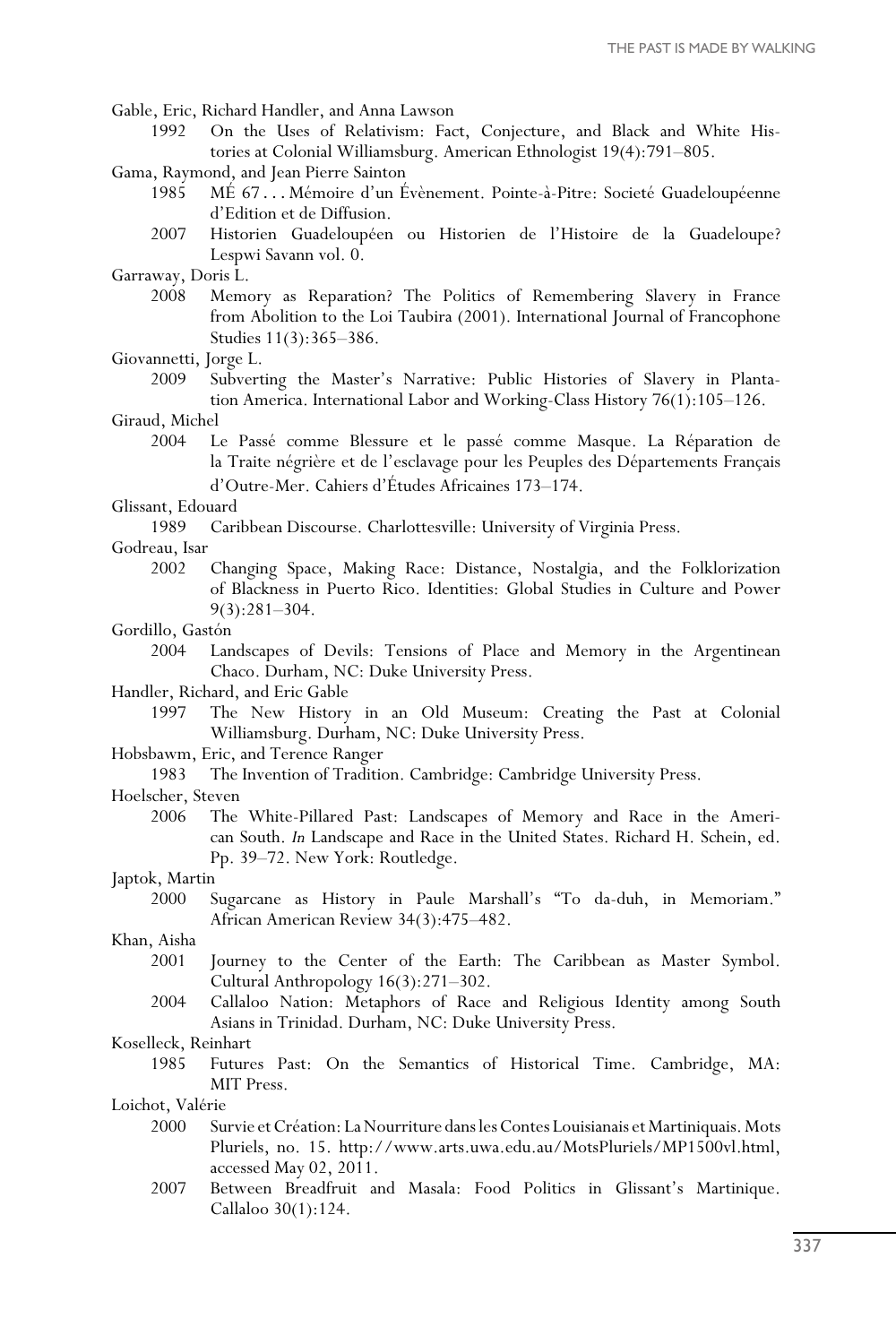| Managan, Kathryn            |                                                                                                                                                                                                                            |
|-----------------------------|----------------------------------------------------------------------------------------------------------------------------------------------------------------------------------------------------------------------------|
| 2004                        | Language Choice, Linguistic Ideologies and Social Identity in Guadeloupe.<br>Ph.D. dissertation, Department of Anthropology, New York University.                                                                          |
| 2004                        | Markwell, Kevin, Deborah Stevenson, and David Rowe<br>Footsteps and Memories: Interpreting an Australian Urban Landscape<br>through Thematic Walking Tours. International Journal of Heritage Studies<br>$10(5):457-473.$  |
| Marx, Karl, and Erich Fromm |                                                                                                                                                                                                                            |
| 1961                        | Marx's Concept of Man Milestones of Thought in the History of Ideas.<br>New York: F. Ungar.                                                                                                                                |
| Maurer, Bill                |                                                                                                                                                                                                                            |
| 2005                        | Due Diligence and "Reasonable Man," Offshore. Cultural Anthropology<br>$20(4):474-505.$                                                                                                                                    |
| McGranahan, Carole          |                                                                                                                                                                                                                            |
| 2005                        | Truth, Fear, and Lies: Exile Politics and Arrested Histories of the Tibetan<br>Resistance. Cultural Anthropology 20(4):570–600.                                                                                            |
| Munasinghe, Viranjini       |                                                                                                                                                                                                                            |
| 2001                        | Callaloo or Tossed Salad? East Indians and the Cultural Politics of Iden-<br>tity in Trinidad. Ithaca, NY: Cornell University Press.                                                                                       |
| Munn, Nancy D.              |                                                                                                                                                                                                                            |
| 2004                        | The "Becoming-Past" of Places: Spacetime and Memory in Nineteenth<br>Century Pre-Civil War New York. Journal of the Finnish Anthropological Society<br>$29(1):2-19.$                                                       |
| Nora, Pierre                |                                                                                                                                                                                                                            |
| 1992                        | Between Memory and History: Les Lieux de Mémoire. Representations<br>$26(7):7-25.$                                                                                                                                         |
| Ochoa, Todd Ramon           |                                                                                                                                                                                                                            |
| 2007                        | Versions of the Dead: Kalunga, Cuban-Kongo Materiality, and Ethnogra-<br>phy. Cultural Anthropology $22(4):473-500$ .                                                                                                      |
| Osard, Daniel               |                                                                                                                                                                                                                            |
| 2003                        | A la Découverte des Saveurs du Terroir. France Antilles, October 15.                                                                                                                                                       |
| Outar, Lisa                 |                                                                                                                                                                                                                            |
| 2010                        | L'Inde Perdue, L'Inde Retrouvée: Literary Representations of Franco-<br>phone Indo-Caribbeans. In Coral Identities: Essays on Indo-Caribbean Literature.<br>David Dabydeen and Letizia Gramaglia, eds. Leeds: Peepal Tree. |
| Palmié, Stephan             |                                                                                                                                                                                                                            |
| 2007                        | Ecue's Atlantic: An Essay in Methodology. Journal of Religion in Africa<br>$37(2):275-315.$                                                                                                                                |
| 2010                        | Slavery, Historicism, and the Poverty of Memorialization. In Memory:<br>Histories, Theories, Debates. S. Radstone and B. Schwartz, eds. Pp. 363–375.<br>New York: Fordham University Press.                                |
| Plate, Liedeke              |                                                                                                                                                                                                                            |
| 2006                        | Walking in Virginia Woolf's Footsteps: Performing Cultural Memory.<br>European Journal of Cultural Studies 9(1):101-120.                                                                                                   |
| Price, Richard              |                                                                                                                                                                                                                            |
| 1998                        | The Convict and the Colonel. Boston: Beacon.                                                                                                                                                                               |
|                             | Pruneau, Jérome, Stéphanie Melyon-Reinette, and Danielle Agnès                                                                                                                                                             |
| 2009                        | "Maché an Mas-la!" Ethnographie de l'Usage Symbolique du Corps "Char-<br>nel" dans le Carnaval Guadeloupéen. Caribbean Studies 37(1):45–64.                                                                                |
| Reinhardt, Catherine        |                                                                                                                                                                                                                            |
| 2006                        | Claims to Memory: Beyond Slavery and Emancipation in the French<br>Caribbean. New York: Berghahn.                                                                                                                          |
| Rosaldo, Renato             |                                                                                                                                                                                                                            |
| 1980                        | Ilongot Headhunting, 1883–1974: A Study in Society and History. Stan-                                                                                                                                                      |

ford: Stanford University Press.